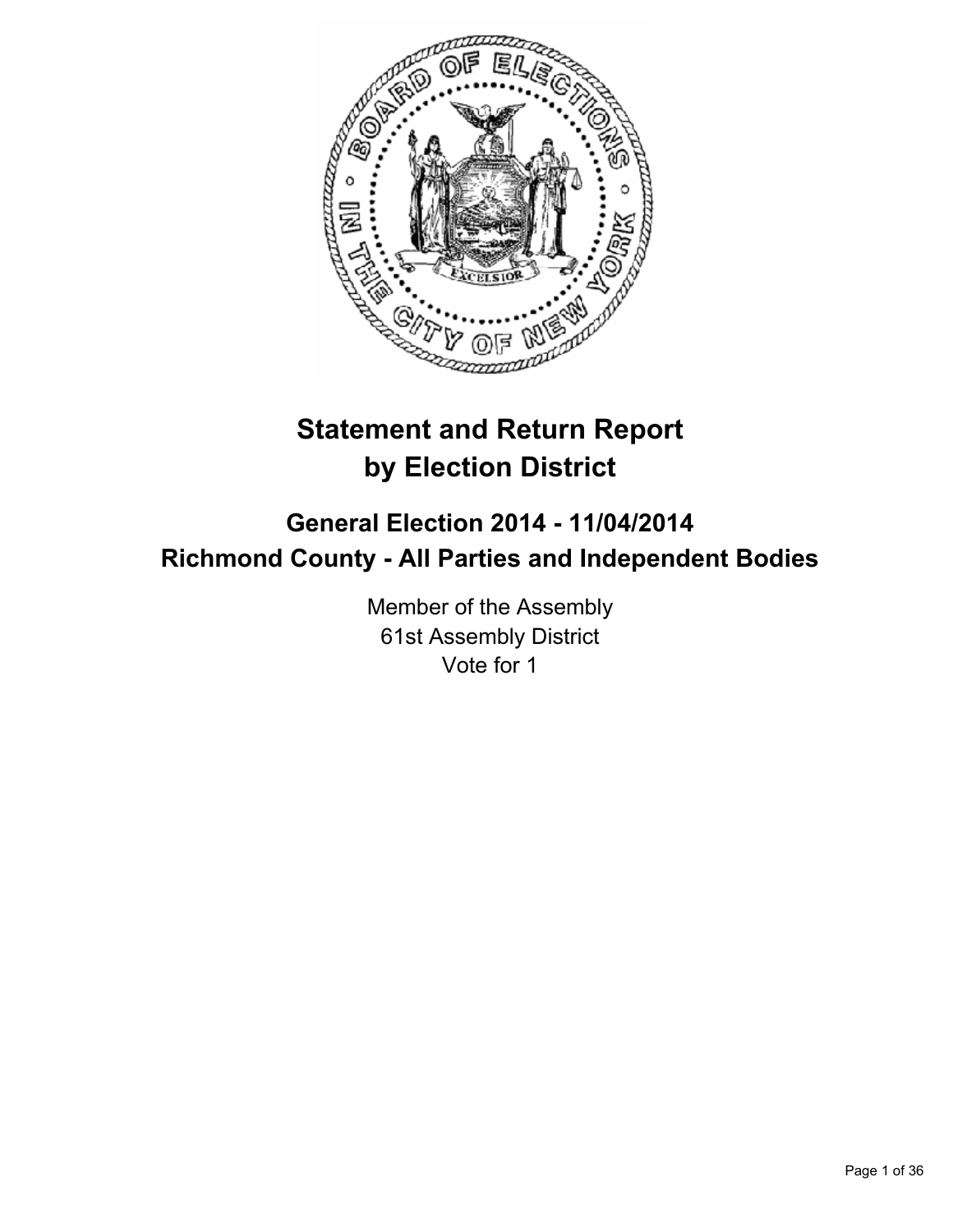

| <b>PUBLIC COUNTER</b>                                    | 330          |
|----------------------------------------------------------|--------------|
| <b>EMERGENCY</b>                                         | 0            |
| ABSENTEE/MILITARY                                        | 16           |
| <b>FEDERAL</b>                                           | 2            |
| SPECIAL PRESIDENTIAL                                     | $\mathbf{0}$ |
| <b>AFFIDAVIT</b>                                         | 4            |
| <b>Total Ballots</b>                                     | 352          |
| Less - Inapplicable Federal/Special Presidential Ballots | (2)          |
| <b>Total Applicable Ballots</b>                          | 350          |
| MATTHEW J. TITONE (DEMOCRATIC)                           | 239          |
| MATTHEW J. TITONE (WORKING FAMILIES)                     | 42           |
| MATTHEW J. TITONE (INDEPENDENCE)                         | 21           |
| DIANE J. SAVINO (WRITE-IN)                               | 1            |
| <b>JOSH BONILLA (WRITE-IN)</b>                           | 1            |
| MICHAEL MCDERMITT (WRITE-IN)                             | 1            |
| THOMAS LAWRENCE (WRITE-IN)                               | 1            |
| <b>Total Votes</b>                                       | 306          |
| Unrecorded                                               | 44           |

| <b>PUBLIC COUNTER</b>                                    | 248 |
|----------------------------------------------------------|-----|
| <b>EMERGENCY</b>                                         | 0   |
| ABSENTEE/MILITARY                                        | 6   |
| <b>FEDERAL</b>                                           |     |
| SPECIAL PRESIDENTIAL                                     | 0   |
| <b>AFFIDAVIT</b>                                         | 0   |
| <b>Total Ballots</b>                                     | 255 |
| Less - Inapplicable Federal/Special Presidential Ballots | (1) |
| <b>Total Applicable Ballots</b>                          | 254 |
| MATTHEW J. TITONE (DEMOCRATIC)                           | 208 |
| MATTHEW J. TITONE (WORKING FAMILIES)                     | 15  |
| MATTHEW J. TITONE (INDEPENDENCE)                         | 2   |
| <b>Total Votes</b>                                       | 225 |
| Unrecorded                                               | 29  |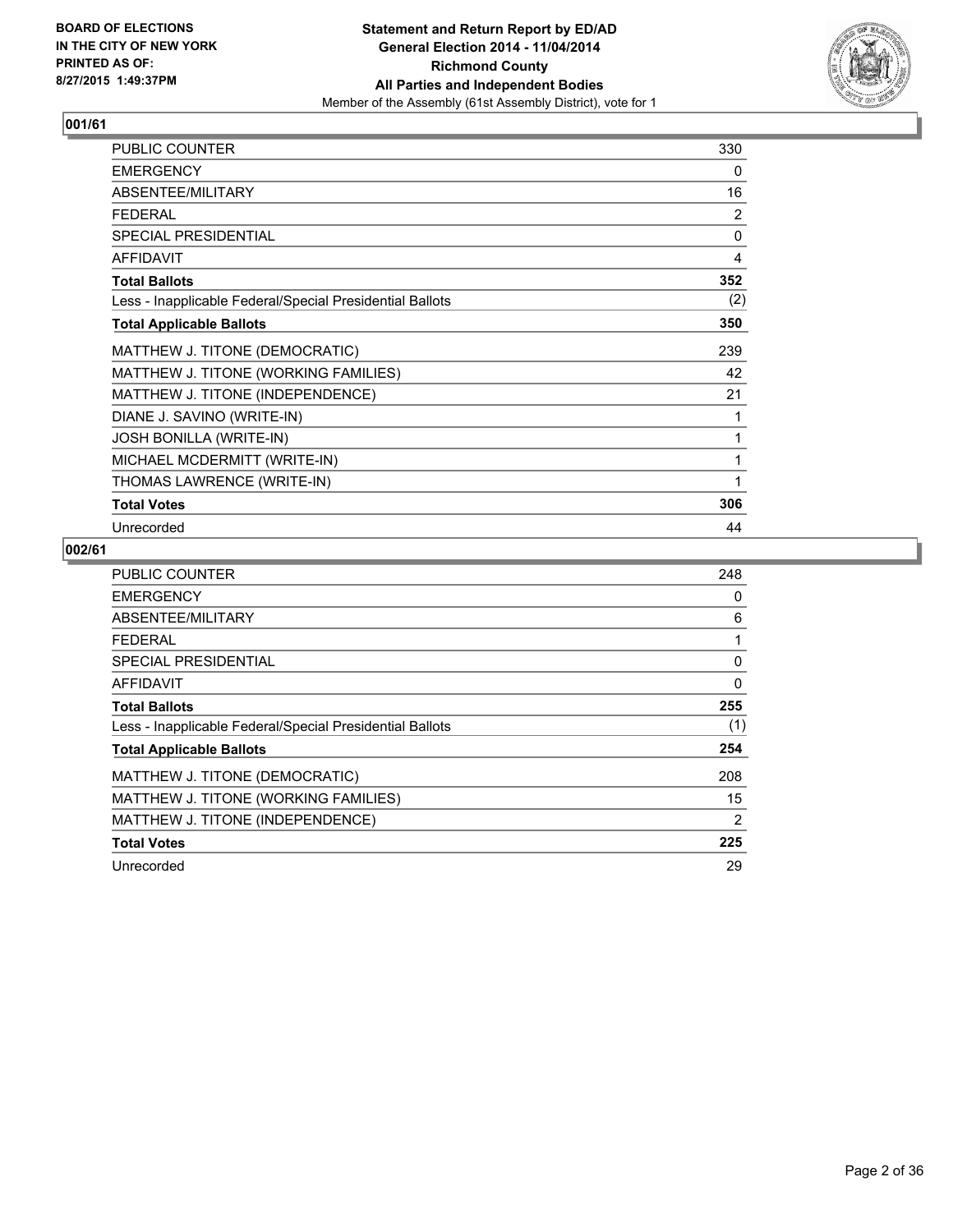

| PUBLIC COUNTER                                           | 371 |
|----------------------------------------------------------|-----|
| <b>EMERGENCY</b>                                         | 0   |
| ABSENTEE/MILITARY                                        | 18  |
| <b>FEDERAL</b>                                           | 3   |
| SPECIAL PRESIDENTIAL                                     | 0   |
| <b>AFFIDAVIT</b>                                         | 6   |
| <b>Total Ballots</b>                                     | 398 |
| Less - Inapplicable Federal/Special Presidential Ballots | (3) |
| <b>Total Applicable Ballots</b>                          | 395 |
| MATTHEW J. TITONE (DEMOCRATIC)                           | 274 |
| MATTHEW J. TITONE (WORKING FAMILIES)                     | 44  |
| MATTHEW J. TITONE (INDEPENDENCE)                         | 21  |
| KATHLEEN KELLY (WRITE-IN)                                | 1   |
| SILAS JOHNSON (WRITE-IN)                                 | 1   |
| UNATTRIBUTABLE WRITE-IN (WRITE-IN)                       | 1   |
| <b>Total Votes</b>                                       | 342 |
| Unrecorded                                               | 53  |

| <b>PUBLIC COUNTER</b>                                    | 384         |
|----------------------------------------------------------|-------------|
| <b>EMERGENCY</b>                                         | 0           |
| ABSENTEE/MILITARY                                        | 20          |
| <b>FEDERAL</b>                                           | 2           |
| SPECIAL PRESIDENTIAL                                     | 0           |
| <b>AFFIDAVIT</b>                                         | 9           |
| <b>Total Ballots</b>                                     | 415         |
| Less - Inapplicable Federal/Special Presidential Ballots | (2)         |
| <b>Total Applicable Ballots</b>                          | 413         |
| MATTHEW J. TITONE (DEMOCRATIC)                           | 287         |
| MATTHEW J. TITONE (WORKING FAMILIES)                     | 35          |
| MATTHEW J. TITONE (INDEPENDENCE)                         | 27          |
| HEATHER ULRICH (WRITE-IN)                                | 1           |
| KEVIN BARRY LOVE (WRITE-IN)                              | $\mathbf 1$ |
| <b>Total Votes</b>                                       | 351         |
| Unrecorded                                               | 62          |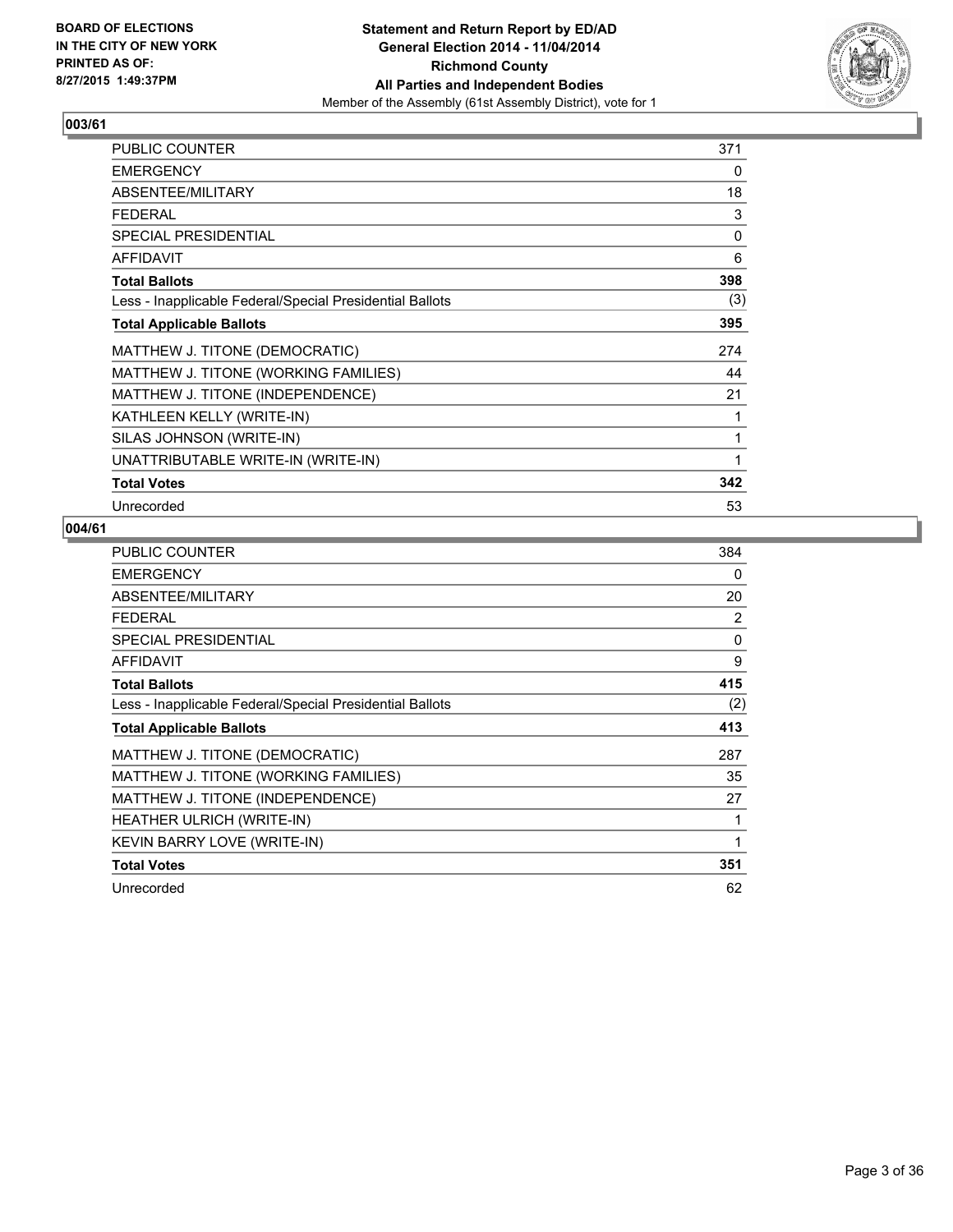

| <b>PUBLIC COUNTER</b>                                    | 207 |
|----------------------------------------------------------|-----|
| <b>EMERGENCY</b>                                         | 0   |
| ABSENTEE/MILITARY                                        | 10  |
| <b>FEDERAL</b>                                           | 3   |
| <b>SPECIAL PRESIDENTIAL</b>                              | 0   |
| <b>AFFIDAVIT</b>                                         | 5   |
| <b>Total Ballots</b>                                     | 225 |
| Less - Inapplicable Federal/Special Presidential Ballots | (3) |
| <b>Total Applicable Ballots</b>                          | 222 |
| MATTHEW J. TITONE (DEMOCRATIC)                           | 159 |
| MATTHEW J. TITONE (WORKING FAMILIES)                     | 33  |
| MATTHEW J. TITONE (INDEPENDENCE)                         | 5   |
| GENA MIMOZO (WRITE-IN)                                   | 1   |
| <b>Total Votes</b>                                       | 198 |
| Unrecorded                                               | 24  |

| <b>PUBLIC COUNTER</b>                                    | 211 |
|----------------------------------------------------------|-----|
| <b>EMERGENCY</b>                                         | 0   |
| ABSENTEE/MILITARY                                        | 47  |
| <b>FEDERAL</b>                                           | 2   |
| <b>SPECIAL PRESIDENTIAL</b>                              | 0   |
| <b>AFFIDAVIT</b>                                         | 1   |
| <b>Total Ballots</b>                                     | 261 |
| Less - Inapplicable Federal/Special Presidential Ballots | (2) |
| <b>Total Applicable Ballots</b>                          | 259 |
| MATTHEW J. TITONE (DEMOCRATIC)                           | 181 |
| MATTHEW J. TITONE (WORKING FAMILIES)                     | 13  |
| MATTHEW J. TITONE (INDEPENDENCE)                         | 16  |
| JILL STEIN (WRITE-IN)                                    | 1   |
| JOE SMITH (WRITE-IN)                                     | 1   |
| <b>Total Votes</b>                                       | 212 |
| Unrecorded                                               | 47  |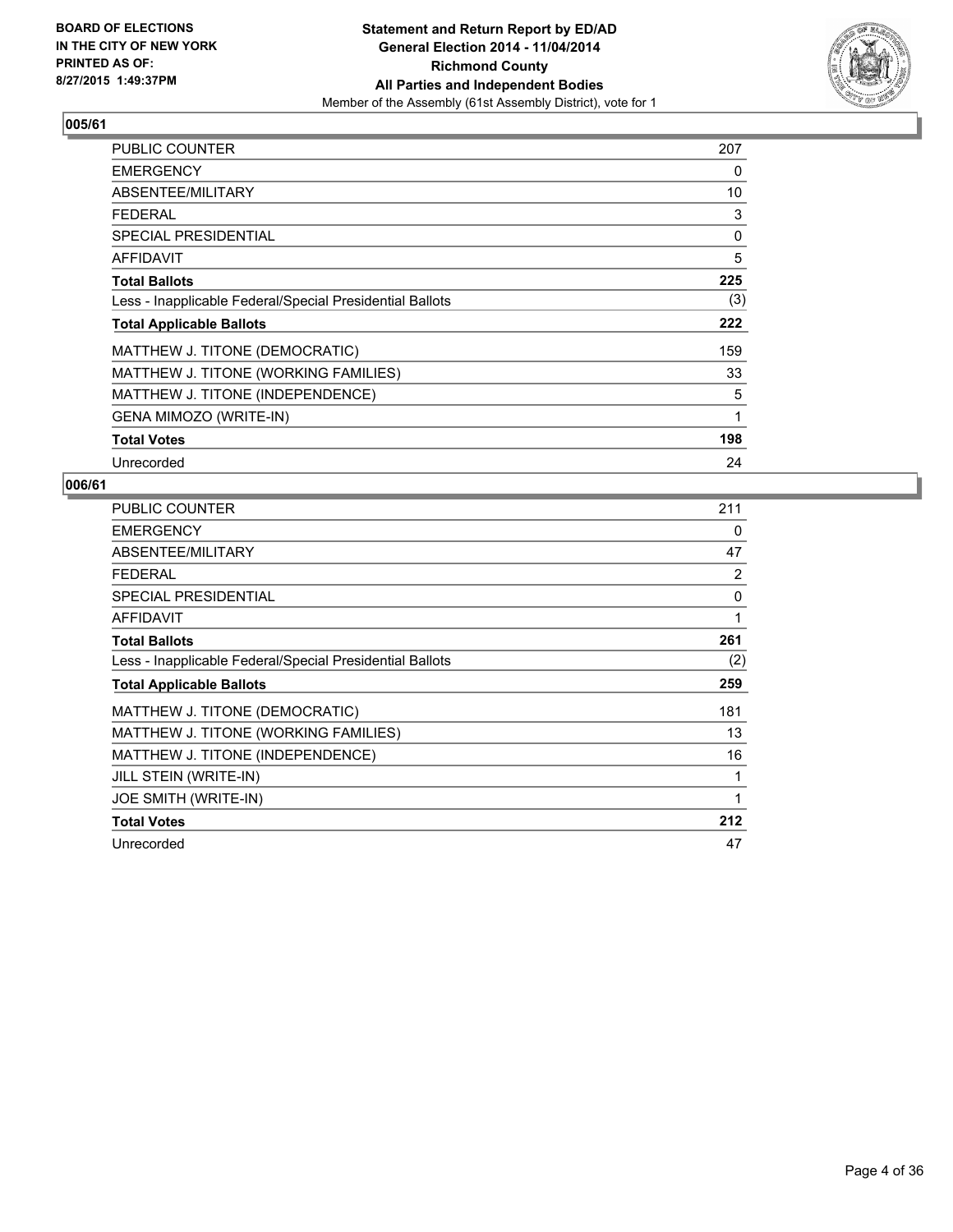

| <b>PUBLIC COUNTER</b>                                    | 255 |
|----------------------------------------------------------|-----|
| <b>EMERGENCY</b>                                         | 0   |
| ABSENTEE/MILITARY                                        | 8   |
| <b>FEDERAL</b>                                           | 0   |
| SPECIAL PRESIDENTIAL                                     | 0   |
| <b>AFFIDAVIT</b>                                         | 3   |
| <b>Total Ballots</b>                                     | 266 |
| Less - Inapplicable Federal/Special Presidential Ballots | 0   |
| <b>Total Applicable Ballots</b>                          | 266 |
| MATTHEW J. TITONE (DEMOCRATIC)                           | 227 |
| MATTHEW J. TITONE (WORKING FAMILIES)                     | 6   |
| MATTHEW J. TITONE (INDEPENDENCE)                         | 6   |
| <b>Total Votes</b>                                       | 239 |
| Unrecorded                                               | 27  |

| <b>PUBLIC COUNTER</b>                                    | 292 |
|----------------------------------------------------------|-----|
| <b>EMERGENCY</b>                                         | 0   |
| ABSENTEE/MILITARY                                        | 6   |
| FEDERAL                                                  | 0   |
| <b>SPECIAL PRESIDENTIAL</b>                              | 0   |
| <b>AFFIDAVIT</b>                                         | 4   |
| <b>Total Ballots</b>                                     | 302 |
| Less - Inapplicable Federal/Special Presidential Ballots | 0   |
| <b>Total Applicable Ballots</b>                          | 302 |
| MATTHEW J. TITONE (DEMOCRATIC)                           | 250 |
| MATTHEW J. TITONE (WORKING FAMILIES)                     | 19  |
| MATTHEW J. TITONE (INDEPENDENCE)                         | 9   |
| JOHN CAHILL (WRITE-IN)                                   | 1   |
| UNATTRIBUTABLE WRITE-IN (WRITE-IN)                       | 3   |
| <b>Total Votes</b>                                       | 282 |
| Unrecorded                                               | 20  |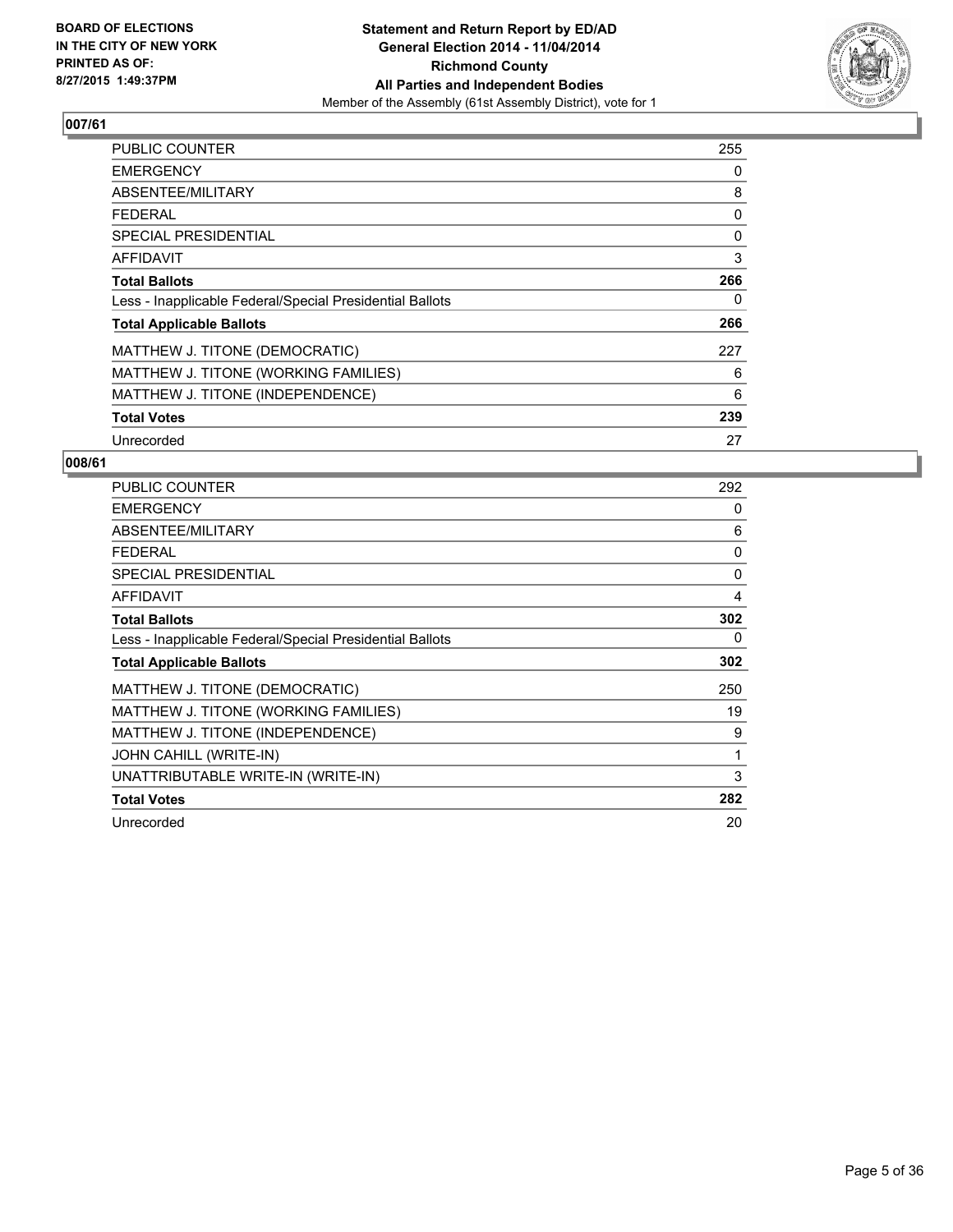

| <b>PUBLIC COUNTER</b>                                    | 419          |
|----------------------------------------------------------|--------------|
| <b>EMERGENCY</b>                                         | 0            |
| ABSENTEE/MILITARY                                        | 26           |
| <b>FEDERAL</b>                                           | 2            |
| <b>SPECIAL PRESIDENTIAL</b>                              | $\mathbf{0}$ |
| <b>AFFIDAVIT</b>                                         | 1            |
| <b>Total Ballots</b>                                     | 448          |
| Less - Inapplicable Federal/Special Presidential Ballots | (2)          |
| <b>Total Applicable Ballots</b>                          | 446          |
| MATTHEW J. TITONE (DEMOCRATIC)                           | 341          |
| MATTHEW J. TITONE (WORKING FAMILIES)                     | 25           |
| MATTHEW J. TITONE (INDEPENDENCE)                         | 27           |
| BJARNE BOOMBOTZ (WRITE-IN)                               | 3            |
| EMILY OLMSTEAD (WRITE-IN)                                | 1            |
| MARY KAVANAGH (WRITE-IN)                                 | 1            |
| MICHAEL SAVAGE (WRITE-IN)                                | 1            |
| <b>Total Votes</b>                                       | 399          |
| Unrecorded                                               | 47           |

| <b>PUBLIC COUNTER</b>                                    | 334          |
|----------------------------------------------------------|--------------|
| <b>EMERGENCY</b>                                         | 0            |
| ABSENTEE/MILITARY                                        | 15           |
| <b>FEDERAL</b>                                           | 0            |
| <b>SPECIAL PRESIDENTIAL</b>                              | 0            |
| <b>AFFIDAVIT</b>                                         | 8            |
| <b>Total Ballots</b>                                     | 357          |
| Less - Inapplicable Federal/Special Presidential Ballots | 0            |
| <b>Total Applicable Ballots</b>                          | 357          |
| MATTHEW J. TITONE (DEMOCRATIC)                           | 254          |
| MATTHEW J. TITONE (WORKING FAMILIES)                     | 16           |
| MATTHEW J. TITONE (INDEPENDENCE)                         | 17           |
| JAMES MOLINARO (WRITE-IN)                                | 1            |
| UNATTRIBUTABLE WRITE-IN (WRITE-IN)                       | $\mathbf{1}$ |
| <b>Total Votes</b>                                       | 289          |
| Unrecorded                                               | 68           |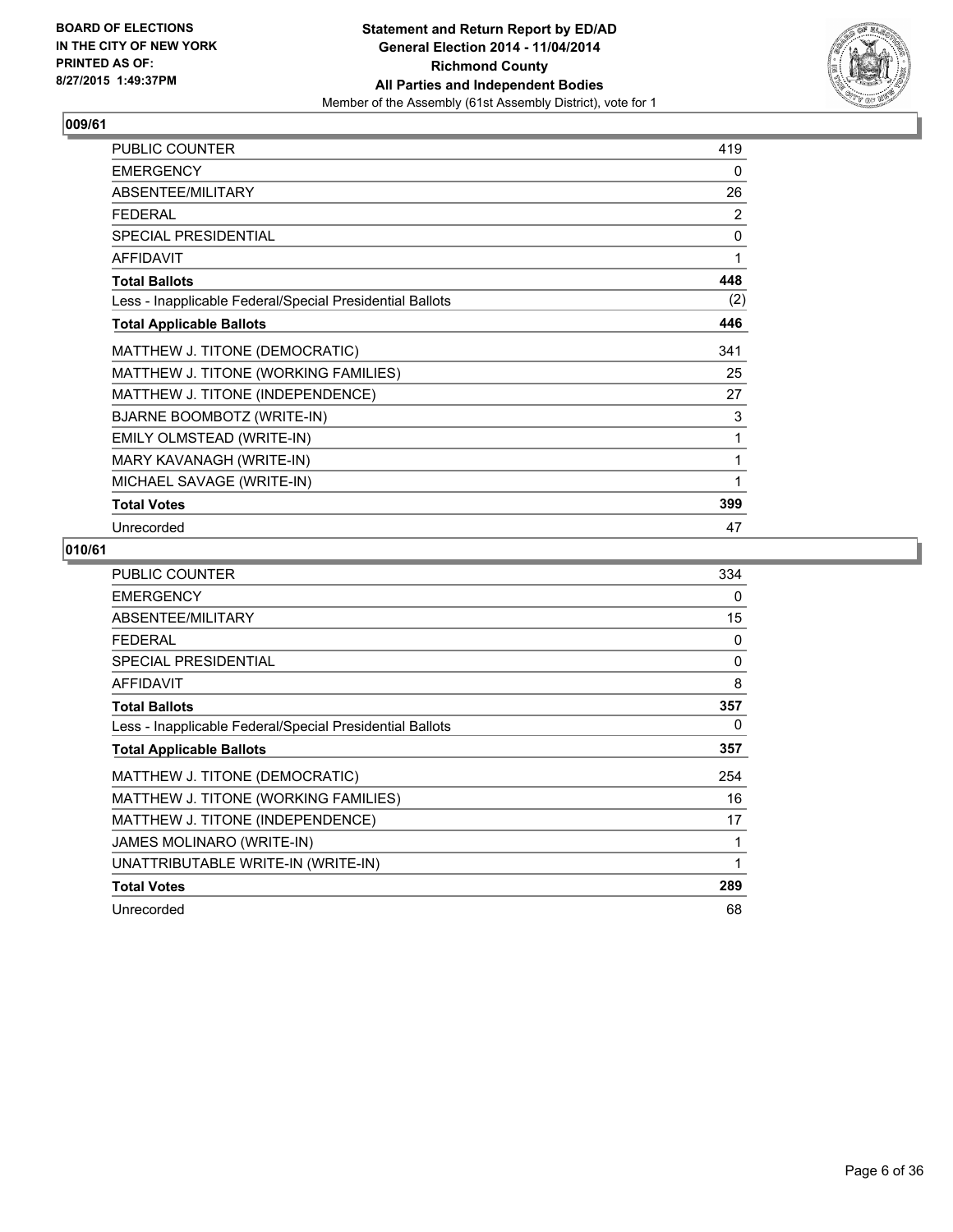

| <b>PUBLIC COUNTER</b>                                    | 171 |
|----------------------------------------------------------|-----|
| <b>EMERGENCY</b>                                         | 0   |
| ABSENTEE/MILITARY                                        | 36  |
| <b>FEDERAL</b>                                           | 2   |
| <b>SPECIAL PRESIDENTIAL</b>                              | 0   |
| AFFIDAVIT                                                | 0   |
| <b>Total Ballots</b>                                     | 209 |
| Less - Inapplicable Federal/Special Presidential Ballots | (2) |
| <b>Total Applicable Ballots</b>                          | 207 |
| MATTHEW J. TITONE (DEMOCRATIC)                           | 130 |
| MATTHEW J. TITONE (WORKING FAMILIES)                     | 12  |
| MATTHEW J. TITONE (INDEPENDENCE)                         | 18  |
| <b>GUMBALL COOGAN (WRITE-IN)</b>                         | 1   |
| JEFF COOGAN (WRITE-IN)                                   | 1   |
| <b>Total Votes</b>                                       | 162 |
| Unrecorded                                               | 45  |

| <b>PUBLIC COUNTER</b>                                    | 468          |
|----------------------------------------------------------|--------------|
| <b>EMERGENCY</b>                                         | 0            |
| ABSENTEE/MILITARY                                        | 10           |
| <b>FFDFRAL</b>                                           | 0            |
| <b>SPECIAL PRESIDENTIAL</b>                              | $\Omega$     |
| <b>AFFIDAVIT</b>                                         | 3            |
| <b>Total Ballots</b>                                     | 481          |
| Less - Inapplicable Federal/Special Presidential Ballots | 0            |
| <b>Total Applicable Ballots</b>                          | 481          |
| MATTHEW J. TITONE (DEMOCRATIC)                           | 297          |
| MATTHEW J. TITONE (WORKING FAMILIES)                     | 29           |
| MATTHEW J. TITONE (INDEPENDENCE)                         | 52           |
| EMILY MARKS (WRITE-IN)                                   |              |
| JOHN SCARSO (WRITE-IN)                                   | 1            |
| MAYNARD G. KREBBS (WRITE-IN)                             | 1            |
| MICKEY DESOCIO (WRITE-IN)                                | $\mathbf{1}$ |
| <b>Total Votes</b>                                       | 382          |
| Unrecorded                                               | 99           |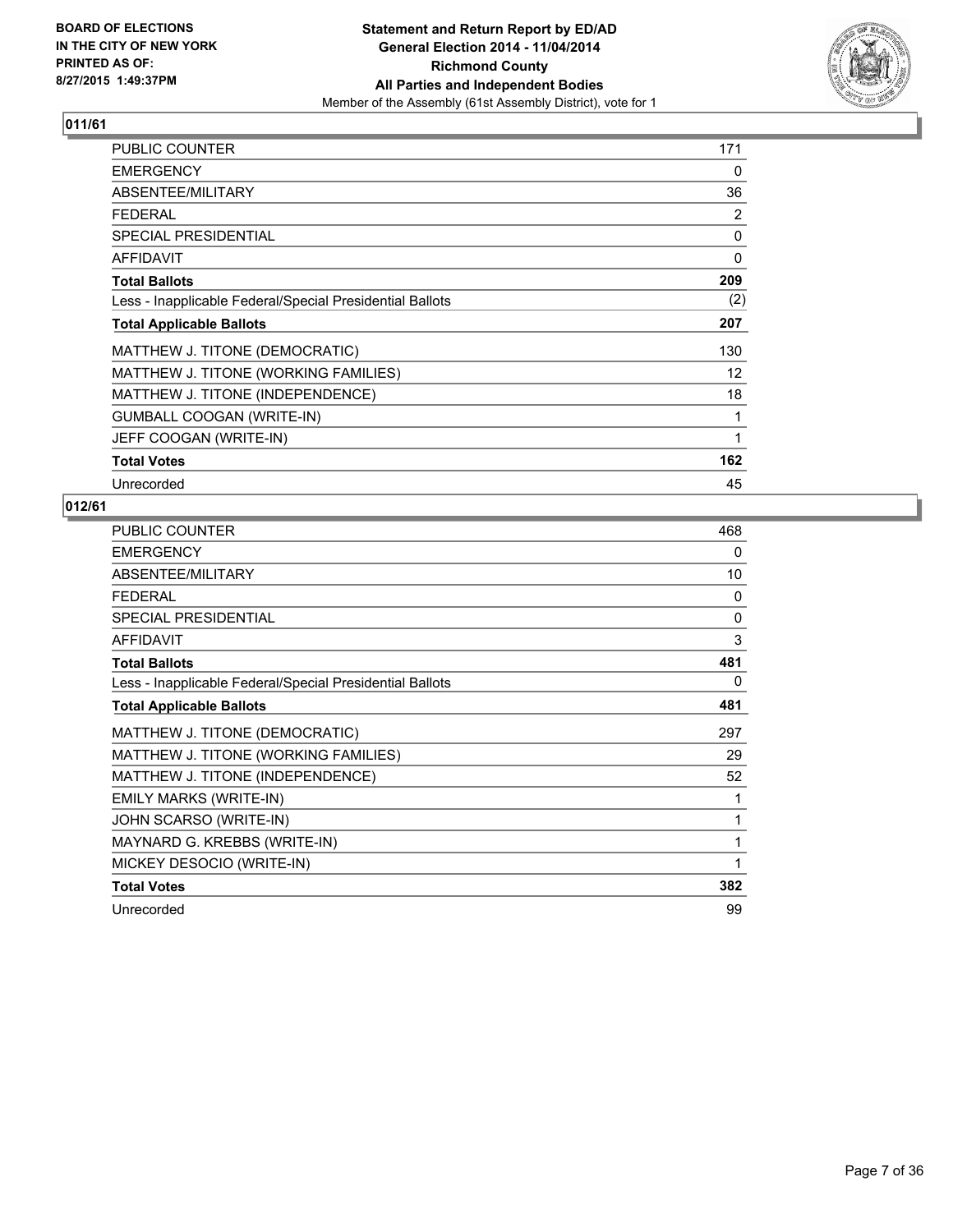

| <b>PUBLIC COUNTER</b>                                    | 385 |
|----------------------------------------------------------|-----|
| <b>EMERGENCY</b>                                         | 0   |
| ABSENTEE/MILITARY                                        | 19  |
| <b>FEDERAL</b>                                           | 0   |
| <b>SPECIAL PRESIDENTIAL</b>                              | 0   |
| AFFIDAVIT                                                | 8   |
| <b>Total Ballots</b>                                     | 412 |
| Less - Inapplicable Federal/Special Presidential Ballots | 0   |
| <b>Total Applicable Ballots</b>                          | 412 |
| MATTHEW J. TITONE (DEMOCRATIC)                           | 312 |
| MATTHEW J. TITONE (WORKING FAMILIES)                     | 29  |
| MATTHEW J. TITONE (INDEPENDENCE)                         | 30  |
| <b>GUY MOLINARI (WRITE-IN)</b>                           | 1   |
| UNATTRIBUTABLE WRITE-IN (WRITE-IN)                       | 1   |
| <b>Total Votes</b>                                       | 373 |
| Unrecorded                                               | 39  |

| <b>PUBLIC COUNTER</b>                                    | 336 |
|----------------------------------------------------------|-----|
| <b>EMERGENCY</b>                                         | 0   |
| ABSENTEE/MILITARY                                        | 14  |
| <b>FEDERAL</b>                                           | 1   |
| <b>SPECIAL PRESIDENTIAL</b>                              | 0   |
| <b>AFFIDAVIT</b>                                         | 1   |
| <b>Total Ballots</b>                                     | 352 |
| Less - Inapplicable Federal/Special Presidential Ballots | (1) |
| <b>Total Applicable Ballots</b>                          | 351 |
| MATTHEW J. TITONE (DEMOCRATIC)                           | 222 |
| MATTHEW J. TITONE (WORKING FAMILIES)                     | 19  |
| MATTHEW J. TITONE (INDEPENDENCE)                         | 39  |
| JOSEPH TIRONE JR. (WRITE-IN)                             | 1   |
| RICH AMALFITANO (WRITE-IN)                               | 1   |
| TIMOTHY M. HOUSTON (WRITE-IN)                            | 1   |
| <b>Total Votes</b>                                       | 283 |
| Unrecorded                                               | 68  |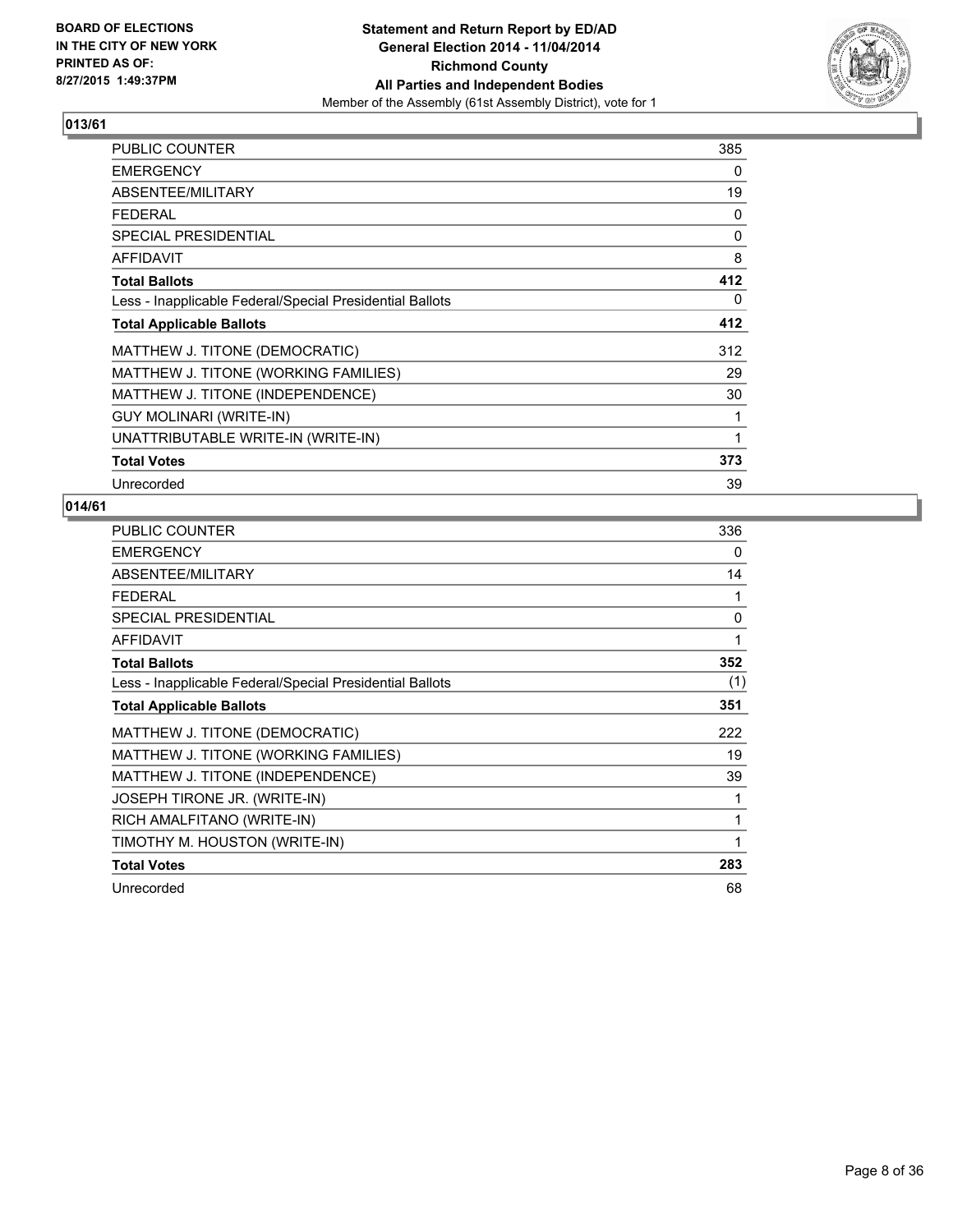

| PUBLIC COUNTER                                           | 336 |
|----------------------------------------------------------|-----|
| <b>EMERGENCY</b>                                         | 0   |
| ABSENTEE/MILITARY                                        | 14  |
| <b>FEDERAL</b>                                           | 6   |
| <b>SPECIAL PRESIDENTIAL</b>                              | 0   |
| <b>AFFIDAVIT</b>                                         | 0   |
| <b>Total Ballots</b>                                     | 356 |
| Less - Inapplicable Federal/Special Presidential Ballots | (6) |
| <b>Total Applicable Ballots</b>                          | 350 |
| MATTHEW J. TITONE (DEMOCRATIC)                           | 233 |
| MATTHEW J. TITONE (WORKING FAMILIES)                     | 18  |
| MATTHEW J. TITONE (INDEPENDENCE)                         | 27  |
| MARGUEITE MARIA RIVAS (WRITE-IN)                         | 1   |
| <b>Total Votes</b>                                       | 279 |
| Unrecorded                                               | 71  |

| <b>PUBLIC COUNTER</b>                                    | 225 |
|----------------------------------------------------------|-----|
| <b>EMERGENCY</b>                                         | 0   |
| ABSENTEE/MILITARY                                        | 10  |
| <b>FEDERAL</b>                                           | 0   |
| SPECIAL PRESIDENTIAL                                     | 0   |
| AFFIDAVIT                                                | 2   |
| <b>Total Ballots</b>                                     | 237 |
| Less - Inapplicable Federal/Special Presidential Ballots | 0   |
| <b>Total Applicable Ballots</b>                          | 237 |
| MATTHEW J. TITONE (DEMOCRATIC)                           | 198 |
| MATTHEW J. TITONE (WORKING FAMILIES)                     | 11  |
| MATTHEW J. TITONE (INDEPENDENCE)                         | 5   |
| UNATTRIBUTABLE WRITE-IN (WRITE-IN)                       | 1   |
| <b>Total Votes</b>                                       | 215 |
| Unrecorded                                               | 22  |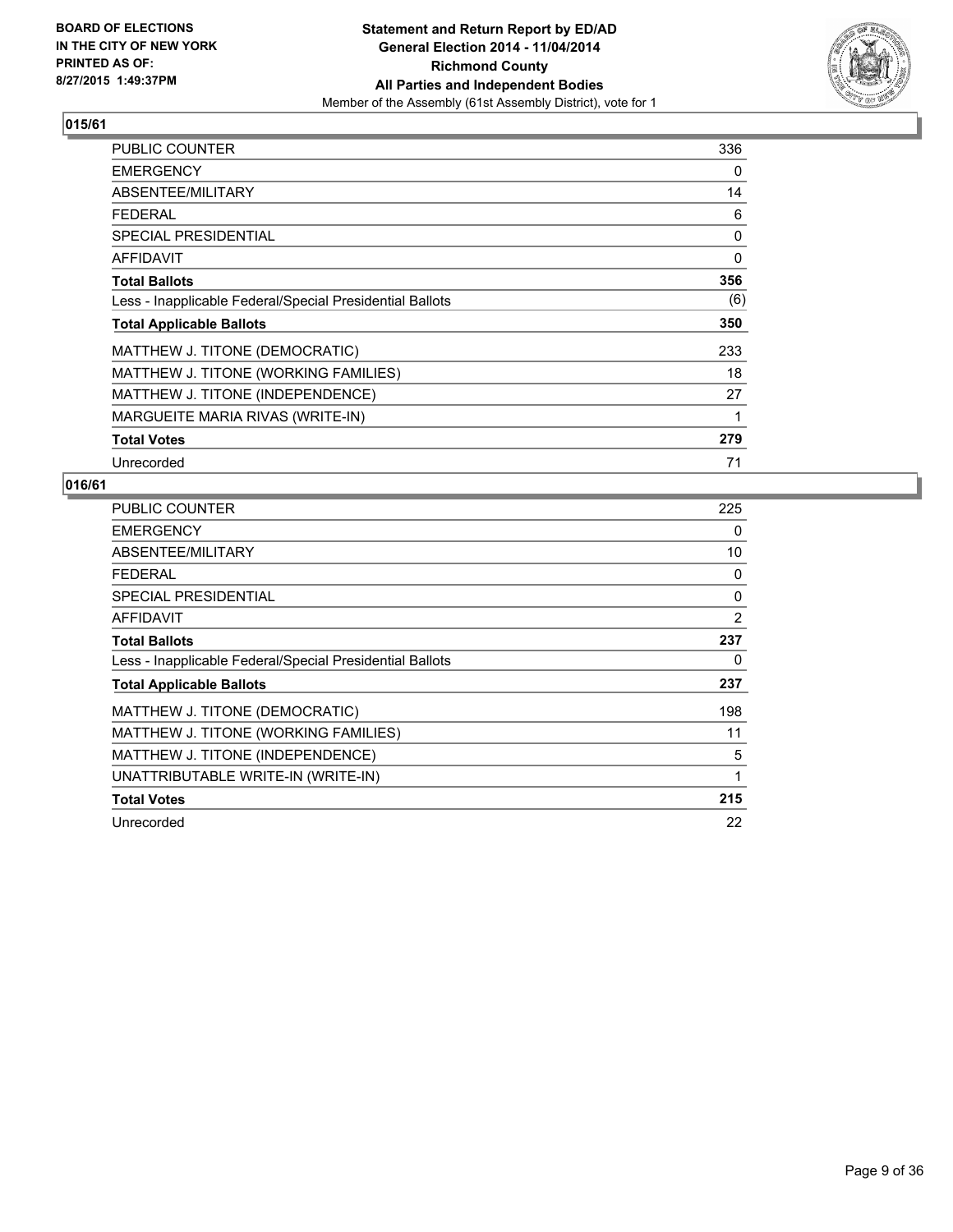

| <b>PUBLIC COUNTER</b>                                    | 258 |
|----------------------------------------------------------|-----|
| <b>EMERGENCY</b>                                         | 0   |
| ABSENTEE/MILITARY                                        | 13  |
| <b>FEDERAL</b>                                           | 4   |
| <b>SPECIAL PRESIDENTIAL</b>                              | 0   |
| <b>AFFIDAVIT</b>                                         | 6   |
| <b>Total Ballots</b>                                     | 281 |
| Less - Inapplicable Federal/Special Presidential Ballots | (4) |
| <b>Total Applicable Ballots</b>                          | 277 |
| MATTHEW J. TITONE (DEMOCRATIC)                           | 212 |
| MATTHEW J. TITONE (WORKING FAMILIES)                     | 18  |
| MATTHEW J. TITONE (INDEPENDENCE)                         | 15  |
| AL BERTOLOTTI (WRITE-IN)                                 | 1   |
| <b>HECTOR RAMOS (WRITE-IN)</b>                           | 1   |
| <b>Total Votes</b>                                       | 247 |
| Unrecorded                                               | 30  |

| PUBLIC COUNTER                                           | 305            |
|----------------------------------------------------------|----------------|
| <b>EMERGENCY</b>                                         | 0              |
| ABSENTEE/MILITARY                                        | 12             |
| <b>FFDFRAI</b>                                           | 1              |
| SPECIAL PRESIDENTIAL                                     | $\mathbf{0}$   |
| <b>AFFIDAVIT</b>                                         | $\overline{2}$ |
| <b>Total Ballots</b>                                     | 320            |
| Less - Inapplicable Federal/Special Presidential Ballots | (1)            |
| <b>Total Applicable Ballots</b>                          | 319            |
| MATTHEW J. TITONE (DEMOCRATIC)                           | 207            |
| MATTHEW J. TITONE (WORKING FAMILIES)                     | 24             |
| MATTHEW J. TITONE (INDEPENDENCE)                         | 23             |
| ALEXA WHARTON (WRITE-IN)                                 | 1              |
| ELTON JOHN (WRITE-IN)                                    | 1              |
| EUGENE R. BLEINMANN (WRITE-IN)                           | 1              |
| JILLIAN SIMS (WRITE-IN)                                  | 1              |
| MICHAEL G. GRIMM (WRITE-IN)                              | 1              |
| SIMEON CURRY (WRITE-IN)                                  | 1              |
| UNATTRIBUTABLE WRITE-IN (WRITE-IN)                       | 1              |
| <b>Total Votes</b>                                       | 261            |
| Unrecorded                                               | 58             |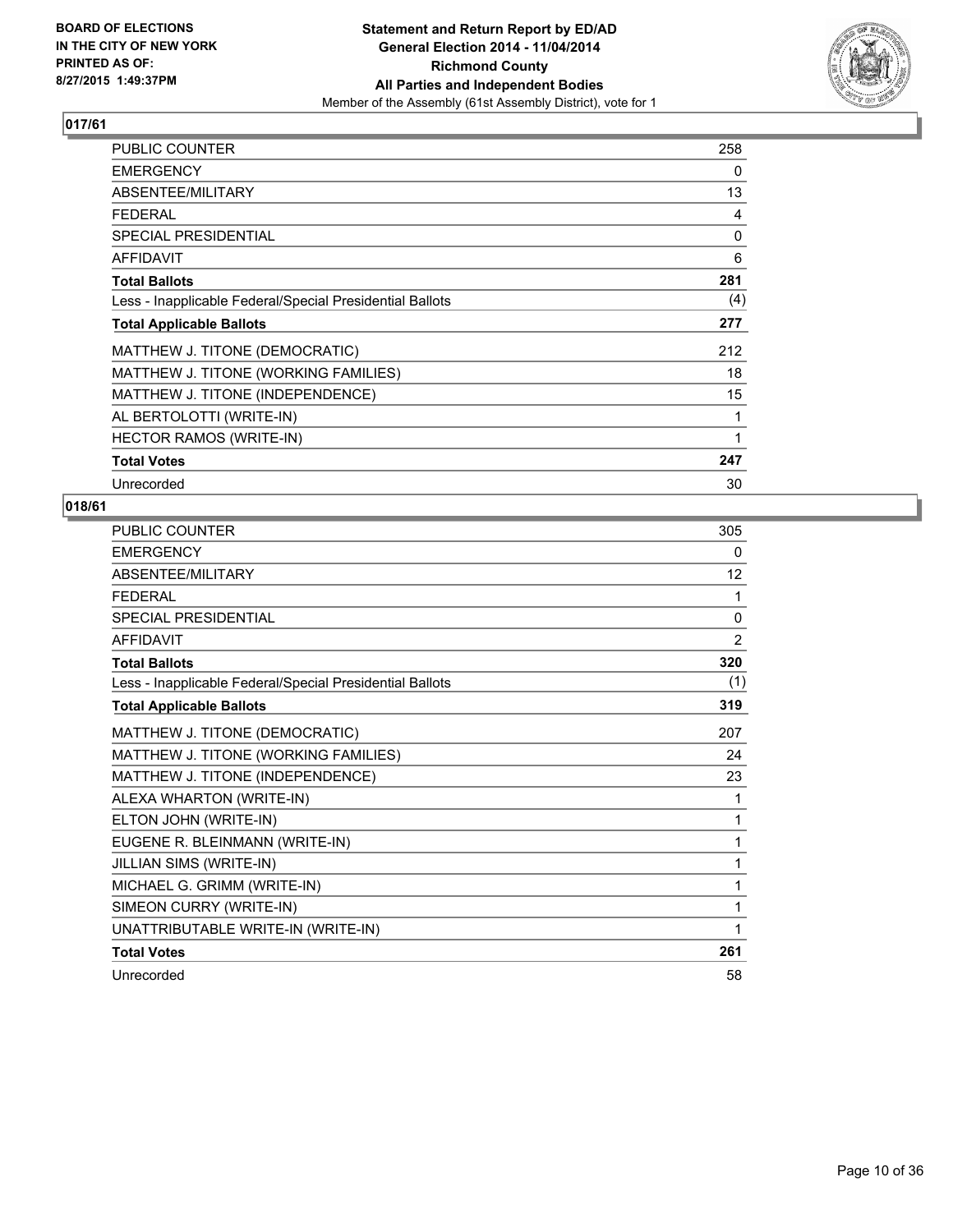

| PUBLIC COUNTER                                           | 233          |
|----------------------------------------------------------|--------------|
| <b>EMERGENCY</b>                                         | 0            |
| ABSENTEE/MILITARY                                        | 13           |
| <b>FEDERAL</b>                                           | $\mathbf{0}$ |
| <b>SPECIAL PRESIDENTIAL</b>                              | 0            |
| <b>AFFIDAVIT</b>                                         | 5            |
| <b>Total Ballots</b>                                     | 251          |
| Less - Inapplicable Federal/Special Presidential Ballots | 0            |
| <b>Total Applicable Ballots</b>                          | 251          |
| MATTHEW J. TITONE (DEMOCRATIC)                           | 164          |
| MATTHEW J. TITONE (WORKING FAMILIES)                     | 23           |
| MATTHEW J. TITONE (INDEPENDENCE)                         | 19           |
| CHARLES J. HARGROVE (WRITE-IN)                           | 1            |
| HEATHER L. O'NEIL (WRITE-IN)                             | 1            |
| JOSEPH TIRONE JR. (WRITE-IN)                             | 1            |
| MICHAEL J. CUSICK (WRITE-IN)                             | 1            |
| UNATTRIBUTABLE WRITE-IN (WRITE-IN)                       | 1            |
| WHITNEY HOUSTON (WRITE-IN)                               | 1            |
| <b>Total Votes</b>                                       | 212          |
| Unrecorded                                               | 39           |

| <b>PUBLIC COUNTER</b>                                    | 305 |
|----------------------------------------------------------|-----|
| <b>EMERGENCY</b>                                         | 0   |
| ABSENTEE/MILITARY                                        | 14  |
| <b>FEDERAL</b>                                           | 0   |
| SPECIAL PRESIDENTIAL                                     | 0   |
| <b>AFFIDAVIT</b>                                         | 6   |
| <b>Total Ballots</b>                                     | 325 |
| Less - Inapplicable Federal/Special Presidential Ballots | 0   |
| <b>Total Applicable Ballots</b>                          | 325 |
| MATTHEW J. TITONE (DEMOCRATIC)                           | 198 |
| MATTHEW J. TITONE (WORKING FAMILIES)                     | 31  |
| MATTHEW J. TITONE (INDEPENDENCE)                         | 22  |
| CLAYTON M. HOWARD (WRITE-IN)                             | 1   |
| GENA MIMOZO (WRITE-IN)                                   | 1   |
| JOSEPH TIRONE JR. (WRITE-IN)                             | 1   |
| MICHAEL BLOOMBERG (WRITE-IN)                             | 1   |
| <b>Total Votes</b>                                       | 255 |
| Unrecorded                                               | 70  |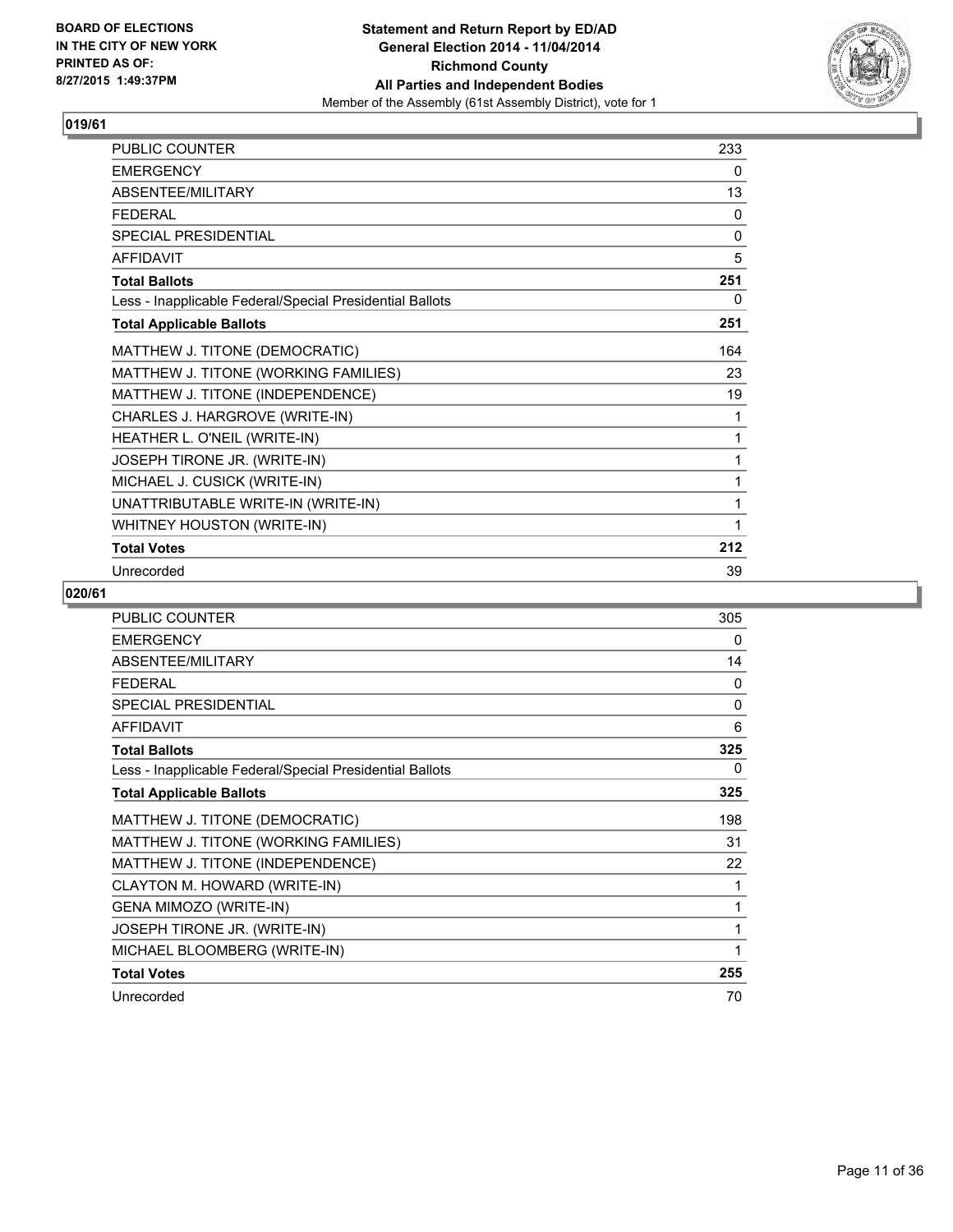

| PUBLIC COUNTER                                           | 300 |
|----------------------------------------------------------|-----|
| <b>EMERGENCY</b>                                         | 0   |
| ABSENTEE/MILITARY                                        | 13  |
| <b>FEDERAL</b>                                           | 0   |
| <b>SPECIAL PRESIDENTIAL</b>                              | 0   |
| <b>AFFIDAVIT</b>                                         | 2   |
| <b>Total Ballots</b>                                     | 315 |
| Less - Inapplicable Federal/Special Presidential Ballots | 0   |
| <b>Total Applicable Ballots</b>                          | 315 |
| MATTHEW J. TITONE (DEMOCRATIC)                           | 249 |
| MATTHEW J. TITONE (WORKING FAMILIES)                     | 14  |
| MATTHEW J. TITONE (INDEPENDENCE)                         | 9   |
| UNATTRIBUTABLE WRITE-IN (WRITE-IN)                       | 1   |
| <b>Total Votes</b>                                       | 273 |
| Unrecorded                                               | 42  |

| <b>PUBLIC COUNTER</b>                                    | 320 |
|----------------------------------------------------------|-----|
| <b>EMERGENCY</b>                                         | 0   |
| ABSENTEE/MILITARY                                        | 4   |
| <b>FEDERAL</b>                                           | 0   |
| SPECIAL PRESIDENTIAL                                     | 0   |
| <b>AFFIDAVIT</b>                                         | 5   |
| <b>Total Ballots</b>                                     | 329 |
| Less - Inapplicable Federal/Special Presidential Ballots | 0   |
| <b>Total Applicable Ballots</b>                          | 329 |
| MATTHEW J. TITONE (DEMOCRATIC)                           | 251 |
| MATTHEW J. TITONE (WORKING FAMILIES)                     | 19  |
| MATTHEW J. TITONE (INDEPENDENCE)                         | 17  |
| <b>JOSHUA DUGGAR (WRITE-IN)</b>                          | 1   |
| KIM R. BRENNAN (WRITE-IN)                                | 2   |
| <b>Total Votes</b>                                       | 290 |
| Unrecorded                                               | 39  |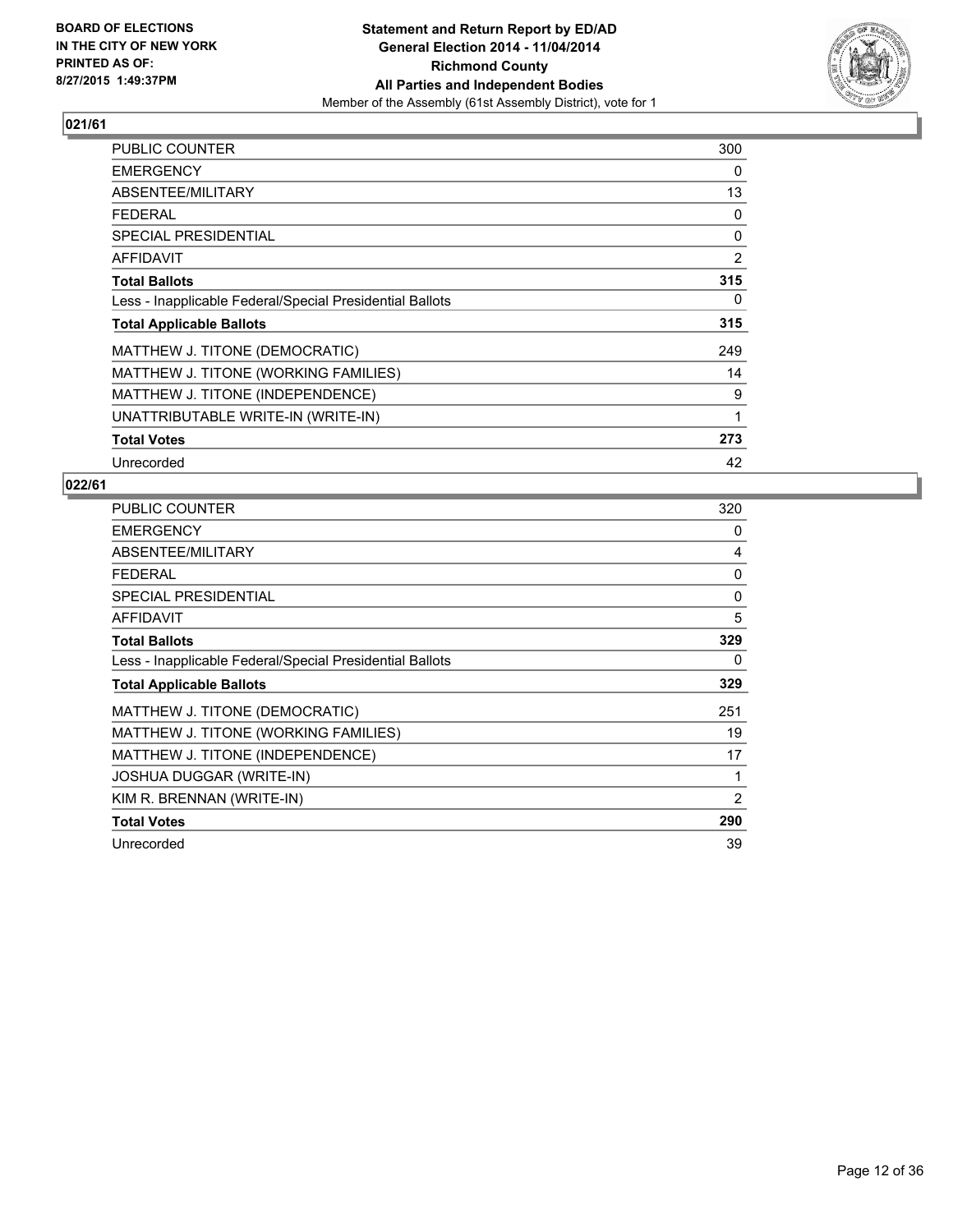

| PUBLIC COUNTER                                           | 261            |
|----------------------------------------------------------|----------------|
| <b>EMERGENCY</b>                                         | 0              |
| ABSENTEE/MILITARY                                        | 11             |
| <b>FEDERAL</b>                                           | 1              |
| <b>SPECIAL PRESIDENTIAL</b>                              | 0              |
| <b>AFFIDAVIT</b>                                         | $\overline{2}$ |
| <b>Total Ballots</b>                                     | 275            |
| Less - Inapplicable Federal/Special Presidential Ballots | (1)            |
| <b>Total Applicable Ballots</b>                          | 274            |
| MATTHEW J. TITONE (DEMOCRATIC)                           | 204            |
| MATTHEW J. TITONE (WORKING FAMILIES)                     | 14             |
| MATTHEW J. TITONE (INDEPENDENCE)                         | 17             |
| EMILY DANGELMAIER (WRITE-IN)                             | 1              |
| ERIC RICCIARDDI (WRITE-IN)                               | 1              |
| TERRY TROLA (WRITE-IN)                                   | 1              |
| UNATTRIBUTABLE WRITE-IN (WRITE-IN)                       | 1              |
| <b>Total Votes</b>                                       | 239            |
| Unrecorded                                               | 35             |

| <b>PUBLIC COUNTER</b>                                    | 348 |
|----------------------------------------------------------|-----|
| <b>EMERGENCY</b>                                         | 0   |
| ABSENTEE/MILITARY                                        | 9   |
| <b>FEDERAL</b>                                           | 1   |
| <b>SPECIAL PRESIDENTIAL</b>                              | 0   |
| <b>AFFIDAVIT</b>                                         | 0   |
| <b>Total Ballots</b>                                     | 358 |
| Less - Inapplicable Federal/Special Presidential Ballots | (1) |
| <b>Total Applicable Ballots</b>                          | 357 |
| MATTHEW J. TITONE (DEMOCRATIC)                           | 196 |
| MATTHEW J. TITONE (WORKING FAMILIES)                     | 26  |
| MATTHEW J. TITONE (INDEPENDENCE)                         | 45  |
| JERMONE X. O'DONOVAN (WRITE-IN)                          | 1   |
| UNATTRIBUTABLE WRITE-IN (WRITE-IN)                       | 1   |
| <b>Total Votes</b>                                       | 269 |
| Unrecorded                                               | 88  |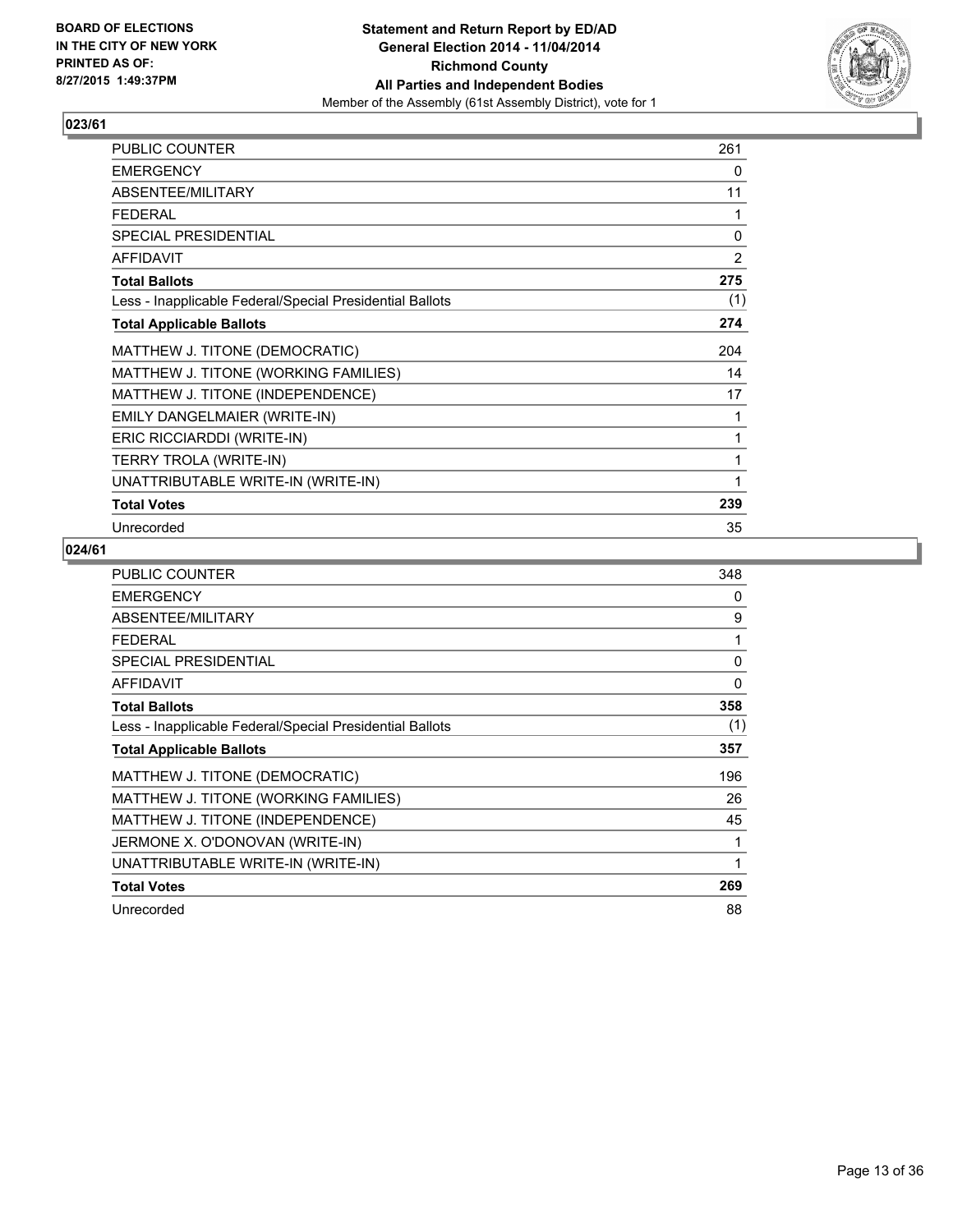

| <b>PUBLIC COUNTER</b>                                    | 322 |
|----------------------------------------------------------|-----|
| <b>EMERGENCY</b>                                         | 0   |
| ABSENTEE/MILITARY                                        | 15  |
| <b>FEDERAL</b>                                           | 0   |
| <b>SPECIAL PRESIDENTIAL</b>                              | 0   |
| AFFIDAVIT                                                | 2   |
| <b>Total Ballots</b>                                     | 339 |
| Less - Inapplicable Federal/Special Presidential Ballots | 0   |
| <b>Total Applicable Ballots</b>                          | 339 |
| MATTHEW J. TITONE (DEMOCRATIC)                           | 241 |
| MATTHEW J. TITONE (WORKING FAMILIES)                     | 17  |
| MATTHEW J. TITONE (INDEPENDENCE)                         | 21  |
| JUDY POOLE (WRITE-IN)                                    | 1   |
| <b>Total Votes</b>                                       | 280 |
| Unrecorded                                               | 59  |

| <b>PUBLIC COUNTER</b>                                    | 278 |
|----------------------------------------------------------|-----|
| <b>EMERGENCY</b>                                         | 0   |
| ABSENTEE/MILITARY                                        | 7   |
| <b>FEDERAL</b>                                           | 0   |
| SPECIAL PRESIDENTIAL                                     | 0   |
| <b>AFFIDAVIT</b>                                         | 3   |
| <b>Total Ballots</b>                                     | 288 |
| Less - Inapplicable Federal/Special Presidential Ballots | 0   |
| <b>Total Applicable Ballots</b>                          | 288 |
| MATTHEW J. TITONE (DEMOCRATIC)                           | 236 |
| MATTHEW J. TITONE (WORKING FAMILIES)                     | 15  |
| MATTHEW J. TITONE (INDEPENDENCE)                         | 13  |
| <b>Total Votes</b>                                       | 264 |
| Unrecorded                                               | 24  |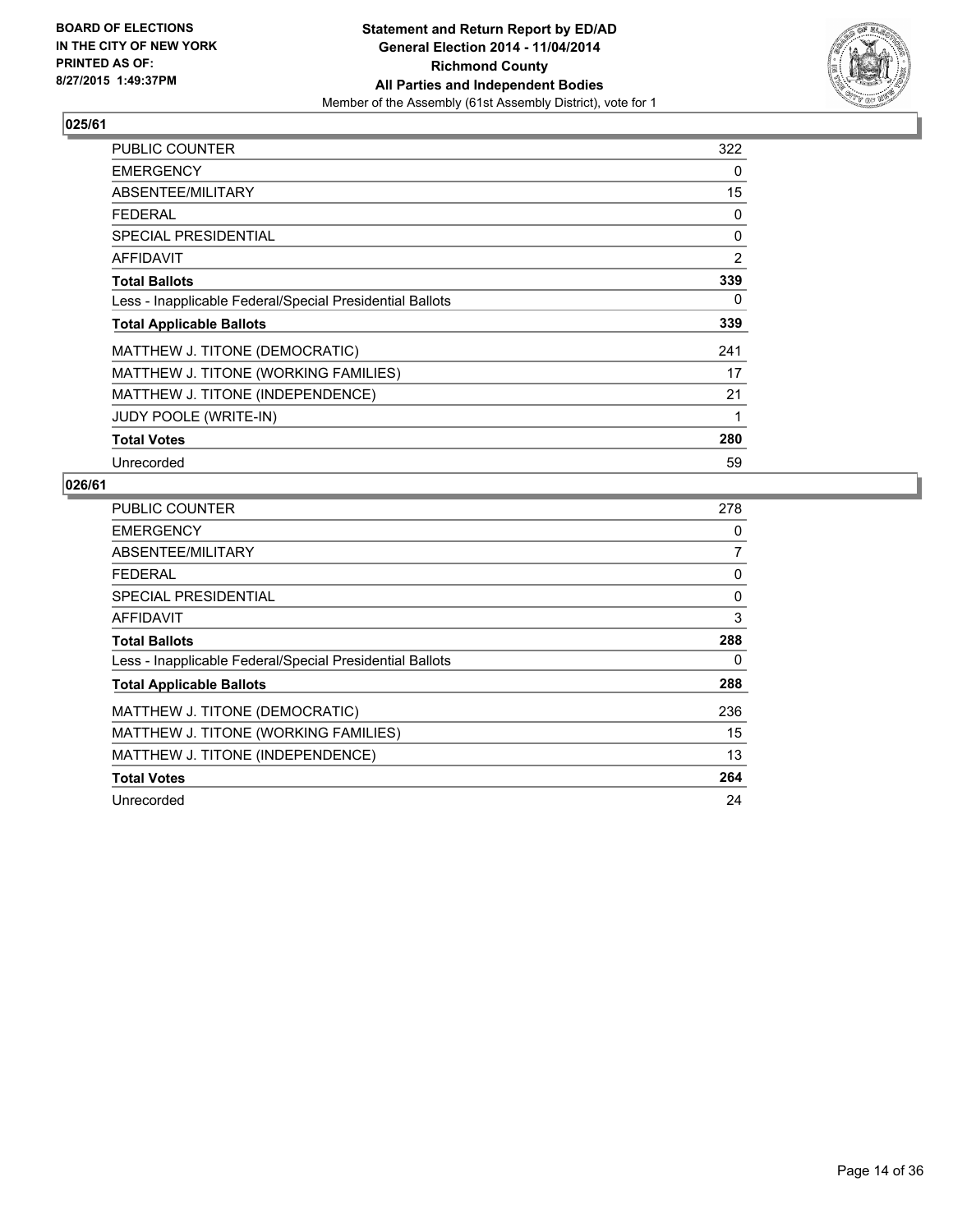

| PUBLIC COUNTER                                           | 261 |
|----------------------------------------------------------|-----|
| <b>EMERGENCY</b>                                         | 0   |
| ABSENTEE/MILITARY                                        | 7   |
| <b>FEDERAL</b>                                           | 2   |
| <b>SPECIAL PRESIDENTIAL</b>                              | 0   |
| <b>AFFIDAVIT</b>                                         | 2   |
| <b>Total Ballots</b>                                     | 272 |
| Less - Inapplicable Federal/Special Presidential Ballots | (2) |
| <b>Total Applicable Ballots</b>                          | 270 |
| MATTHEW J. TITONE (DEMOCRATIC)                           | 205 |
| MATTHEW J. TITONE (WORKING FAMILIES)                     | 10  |
| MATTHEW J. TITONE (INDEPENDENCE)                         | 11  |
| BILL MAHER (WRITE-IN)                                    | 1   |
| VINCENT CARIDI (WRITE-IN)                                | 1   |
| <b>Total Votes</b>                                       | 228 |
| Unrecorded                                               | 42  |

| <b>PUBLIC COUNTER</b>                                    | 252 |
|----------------------------------------------------------|-----|
| <b>EMERGENCY</b>                                         | 0   |
| ABSENTEE/MILITARY                                        | 8   |
| <b>FEDERAL</b>                                           | 1   |
| SPECIAL PRESIDENTIAL                                     | 0   |
| <b>AFFIDAVIT</b>                                         | 2   |
| <b>Total Ballots</b>                                     | 263 |
| Less - Inapplicable Federal/Special Presidential Ballots | (1) |
| <b>Total Applicable Ballots</b>                          | 262 |
| MATTHEW J. TITONE (DEMOCRATIC)                           | 202 |
| MATTHEW J. TITONE (WORKING FAMILIES)                     | 15  |
| MATTHEW J. TITONE (INDEPENDENCE)                         | 12  |
| KARL MCCOLL (WRITE-IN)                                   | 1   |
| UNATTRIBUTABLE WRITE-IN (WRITE-IN)                       | 2   |
| <b>Total Votes</b>                                       | 232 |
| Unrecorded                                               | 30  |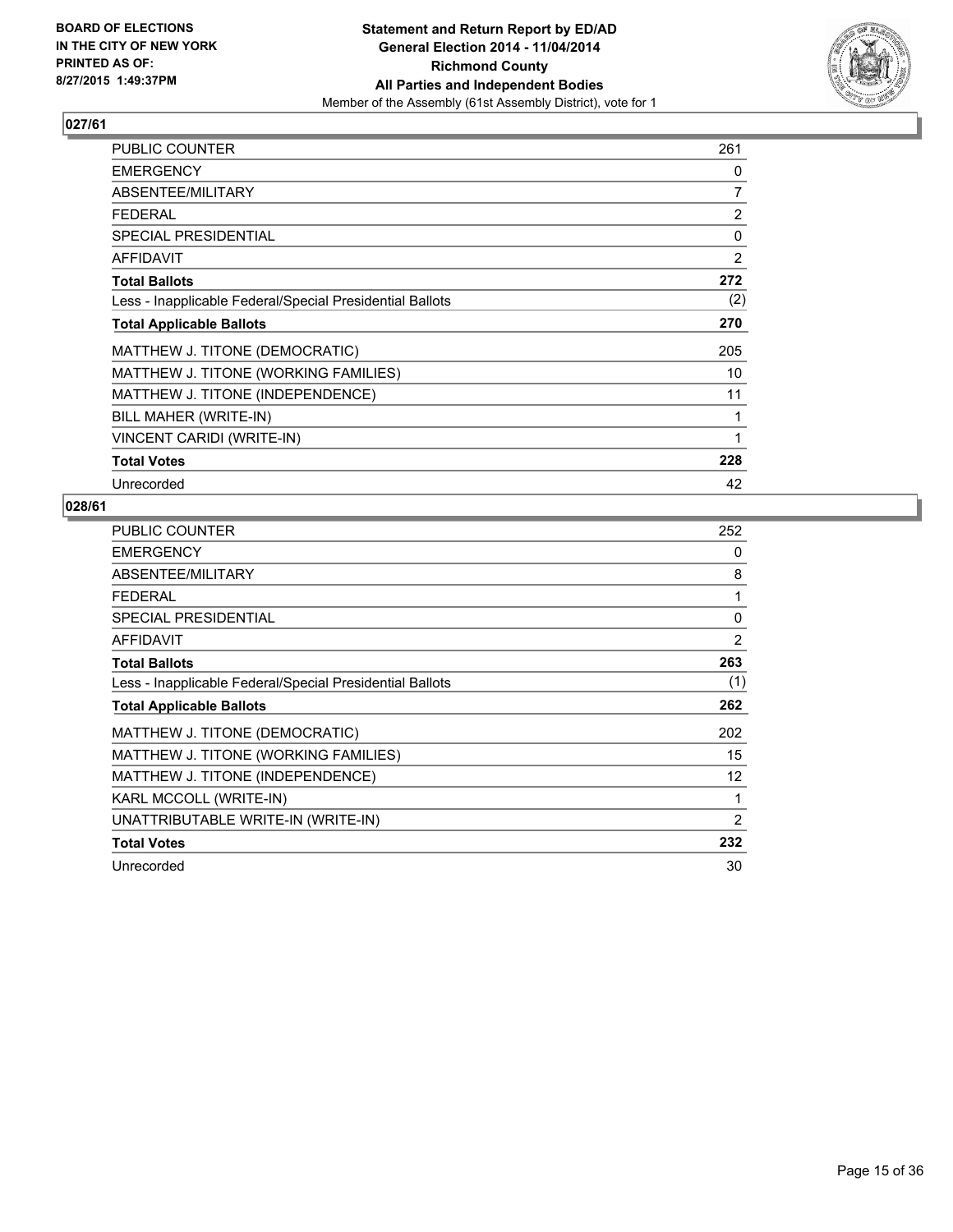

| PUBLIC COUNTER                                           | 223 |
|----------------------------------------------------------|-----|
| <b>EMERGENCY</b>                                         | 0   |
| ABSENTEE/MILITARY                                        | 6   |
| <b>FEDERAL</b>                                           | 0   |
| <b>SPECIAL PRESIDENTIAL</b>                              | 0   |
| <b>AFFIDAVIT</b>                                         | 3   |
| <b>Total Ballots</b>                                     | 232 |
| Less - Inapplicable Federal/Special Presidential Ballots | 0   |
| <b>Total Applicable Ballots</b>                          | 232 |
| MATTHEW J. TITONE (DEMOCRATIC)                           | 153 |
| MATTHEW J. TITONE (WORKING FAMILIES)                     | 21  |
| MATTHEW J. TITONE (INDEPENDENCE)                         | 15  |
| <b>GEORGE CODD (WRITE-IN)</b>                            | 1   |
| GLENN DELLATACOMA (WRITE-IN)                             | 1   |
| UNATTRIBUTABLE WRITE-IN (WRITE-IN)                       | 1   |
| <b>Total Votes</b>                                       | 192 |
| Unrecorded                                               | 40  |

| <b>PUBLIC COUNTER</b>                                    | 304 |
|----------------------------------------------------------|-----|
| <b>EMERGENCY</b>                                         | 0   |
| ABSENTEE/MILITARY                                        | 5   |
| <b>FEDERAL</b>                                           | 0   |
| SPECIAL PRESIDENTIAL                                     | 0   |
| <b>AFFIDAVIT</b>                                         | 8   |
| <b>Total Ballots</b>                                     | 317 |
| Less - Inapplicable Federal/Special Presidential Ballots | 0   |
| <b>Total Applicable Ballots</b>                          | 317 |
| MATTHEW J. TITONE (DEMOCRATIC)                           | 234 |
| MATTHEW J. TITONE (WORKING FAMILIES)                     | 23  |
| MATTHEW J. TITONE (INDEPENDENCE)                         | 20  |
| TONY IOMMI (WRITE-IN)                                    | 1   |
| <b>Total Votes</b>                                       | 278 |
| Unrecorded                                               | 39  |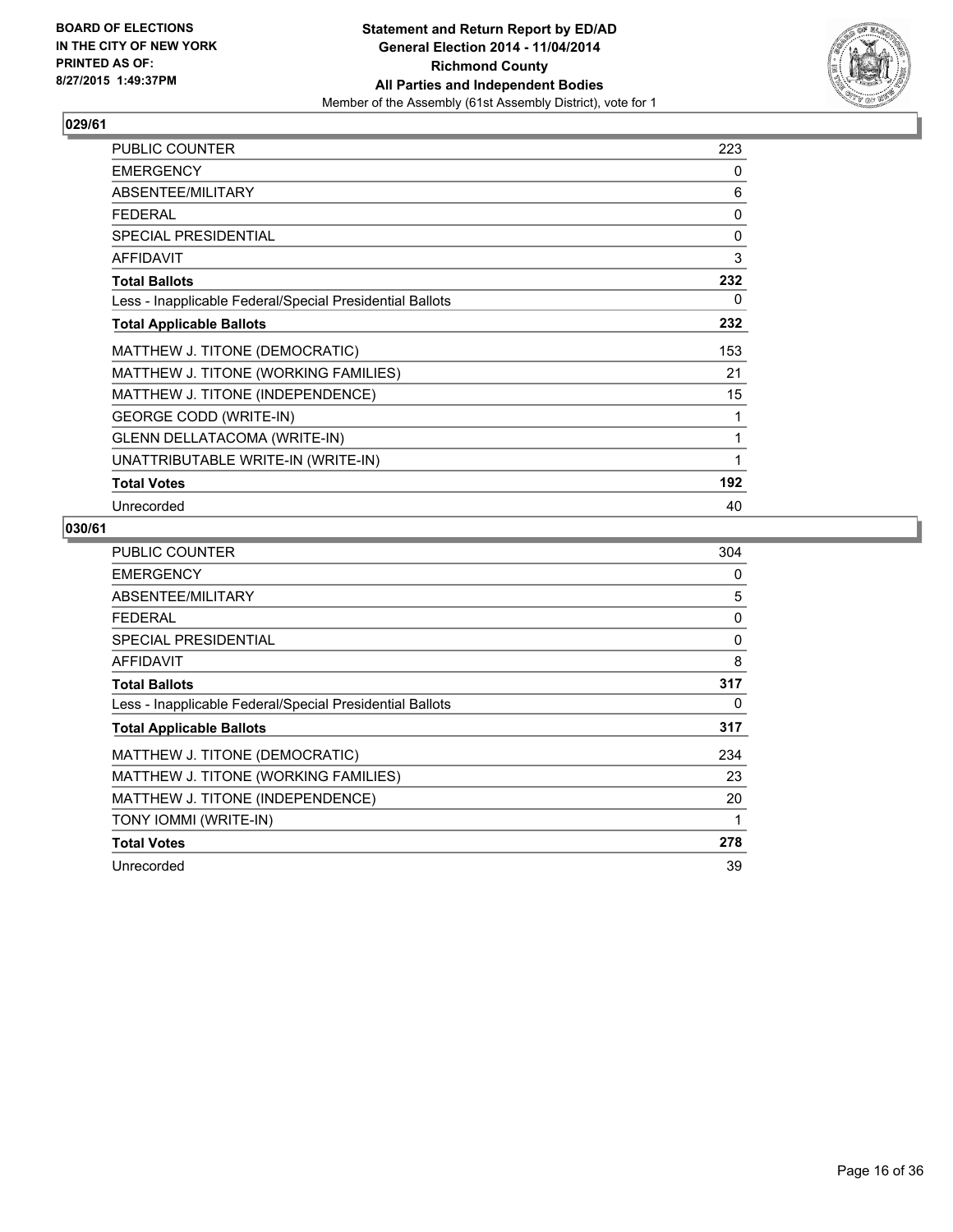

| PUBLIC COUNTER                                           | 240 |
|----------------------------------------------------------|-----|
| <b>EMERGENCY</b>                                         | 0   |
| ABSENTEE/MILITARY                                        | 5   |
| <b>FEDERAL</b>                                           | 0   |
| <b>SPECIAL PRESIDENTIAL</b>                              | 0   |
| <b>AFFIDAVIT</b>                                         | 4   |
| <b>Total Ballots</b>                                     | 249 |
| Less - Inapplicable Federal/Special Presidential Ballots | 0   |
| <b>Total Applicable Ballots</b>                          | 249 |
| MATTHEW J. TITONE (DEMOCRATIC)                           | 197 |
| MATTHEW J. TITONE (WORKING FAMILIES)                     | 8   |
| MATTHEW J. TITONE (INDEPENDENCE)                         | 13  |
| JON LOVITZ (WRITE-IN)                                    | 1   |
| <b>Total Votes</b>                                       | 219 |
| Unrecorded                                               | 30  |

| <b>PUBLIC COUNTER</b>                                    | 180 |
|----------------------------------------------------------|-----|
| <b>EMERGENCY</b>                                         | 0   |
| ABSENTEE/MILITARY                                        | 24  |
| <b>FEDERAL</b>                                           | 0   |
| SPECIAL PRESIDENTIAL                                     | 0   |
| <b>AFFIDAVIT</b>                                         | 1   |
| <b>Total Ballots</b>                                     | 205 |
| Less - Inapplicable Federal/Special Presidential Ballots | 0   |
| <b>Total Applicable Ballots</b>                          | 205 |
| MATTHEW J. TITONE (DEMOCRATIC)                           | 160 |
| MATTHEW J. TITONE (WORKING FAMILIES)                     | 6   |
| MATTHEW J. TITONE (INDEPENDENCE)                         | 12  |
| <b>Total Votes</b>                                       | 178 |
| Unrecorded                                               | 27  |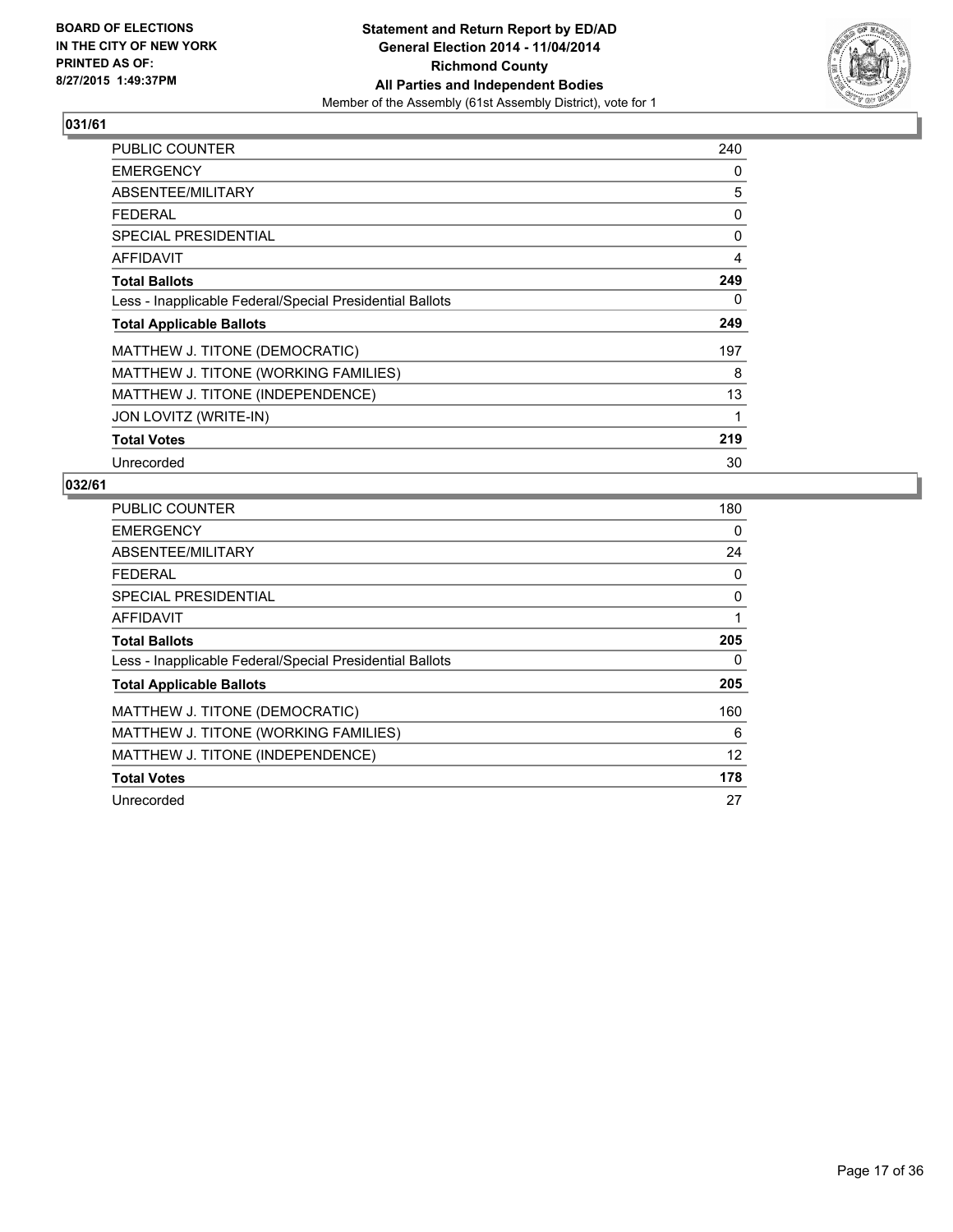

| <b>PUBLIC COUNTER</b>                                    | 179 |
|----------------------------------------------------------|-----|
| <b>EMERGENCY</b>                                         | 0   |
| ABSENTEE/MILITARY                                        | 8   |
| <b>FEDERAL</b>                                           | 0   |
| <b>SPECIAL PRESIDENTIAL</b>                              | 0   |
| <b>AFFIDAVIT</b>                                         | 2   |
| <b>Total Ballots</b>                                     | 189 |
| Less - Inapplicable Federal/Special Presidential Ballots | 0   |
| <b>Total Applicable Ballots</b>                          | 189 |
| MATTHEW J. TITONE (DEMOCRATIC)                           | 141 |
| MATTHEW J. TITONE (WORKING FAMILIES)                     | 15  |
| MATTHEW J. TITONE (INDEPENDENCE)                         | 7   |
| MEL TORME (WRITE-IN)                                     | 1   |
| <b>Total Votes</b>                                       | 164 |
| Unrecorded                                               | 25  |

| <b>PUBLIC COUNTER</b>                                    | 349            |
|----------------------------------------------------------|----------------|
| <b>EMERGENCY</b>                                         | 0              |
| ABSENTEE/MILITARY                                        | 27             |
| <b>FEDERAL</b>                                           | 0              |
| SPECIAL PRESIDENTIAL                                     | 0              |
| <b>AFFIDAVIT</b>                                         | 0              |
| <b>Total Ballots</b>                                     | 376            |
| Less - Inapplicable Federal/Special Presidential Ballots | 0              |
| <b>Total Applicable Ballots</b>                          | 376            |
| MATTHEW J. TITONE (DEMOCRATIC)                           | 178            |
| MATTHEW J. TITONE (WORKING FAMILIES)                     | 28             |
| MATTHEW J. TITONE (INDEPENDENCE)                         | 28             |
| MAX BAER JR. (WRITE-IN)                                  | 1              |
| NICOLE TUMARELLO (WRITE-IN)                              | 1              |
| UNATTRIBUTABLE WRITE-IN (WRITE-IN)                       | $\overline{2}$ |
| <b>Total Votes</b>                                       | 238            |
| Unrecorded                                               | 138            |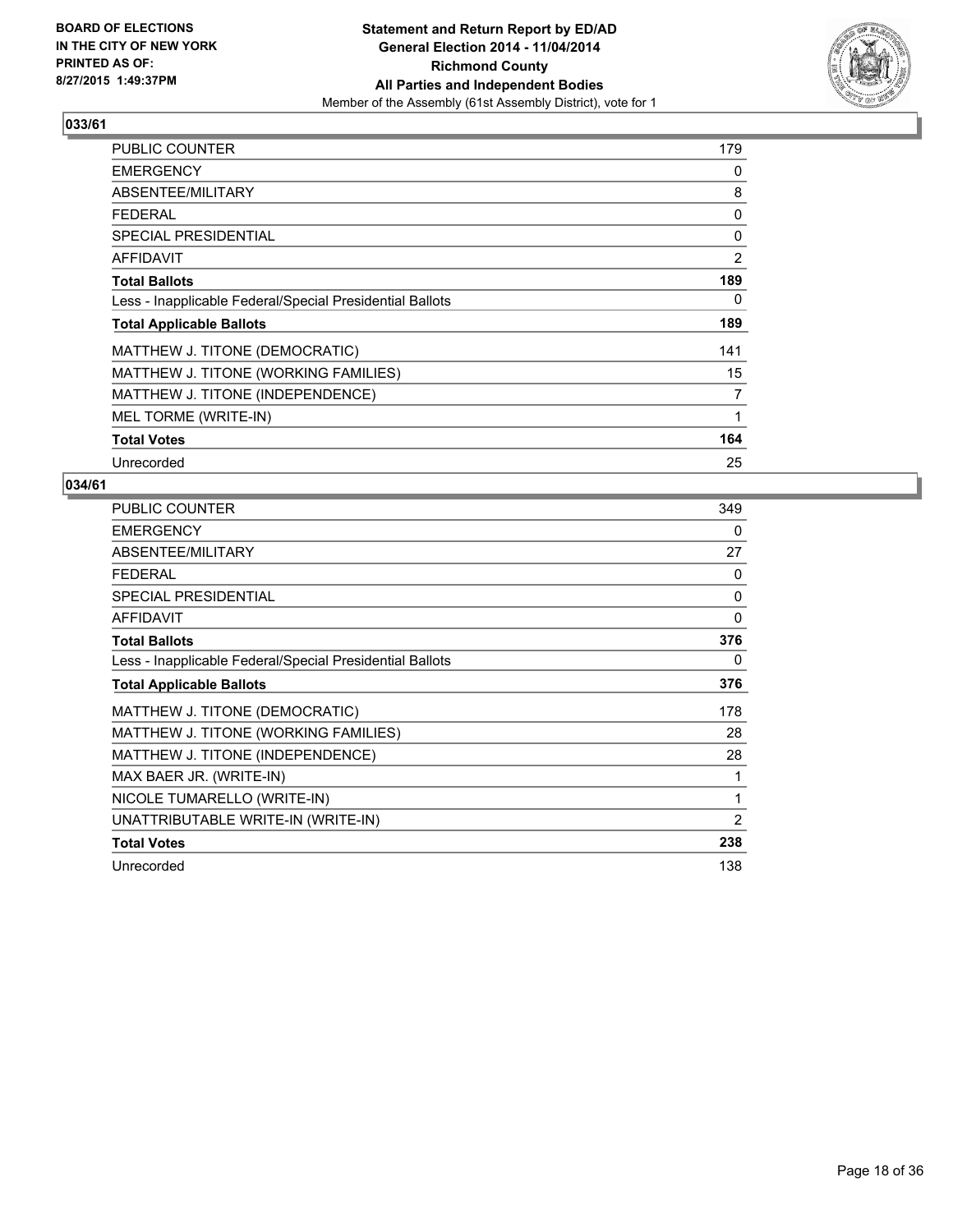

| <b>PUBLIC COUNTER</b>                                    | 292 |
|----------------------------------------------------------|-----|
| <b>EMERGENCY</b>                                         | 0   |
| ABSENTEE/MILITARY                                        | 4   |
| <b>FEDERAL</b>                                           | 1   |
| <b>SPECIAL PRESIDENTIAL</b>                              | 0   |
| AFFIDAVIT                                                | 2   |
| <b>Total Ballots</b>                                     | 299 |
| Less - Inapplicable Federal/Special Presidential Ballots | (1) |
| <b>Total Applicable Ballots</b>                          | 298 |
| MATTHEW J. TITONE (DEMOCRATIC)                           | 132 |
| MATTHEW J. TITONE (WORKING FAMILIES)                     | 28  |
| MATTHEW J. TITONE (INDEPENDENCE)                         | 35  |
| EUGENE SAADIS (WRITE-IN)                                 | 1   |
| UNATTRIBUTABLE WRITE-IN (WRITE-IN)                       | 1   |
| <b>Total Votes</b>                                       | 197 |
| Unrecorded                                               | 101 |

| <b>PUBLIC COUNTER</b>                                    | 179 |
|----------------------------------------------------------|-----|
| <b>EMERGENCY</b>                                         | 0   |
| ABSENTEE/MILITARY                                        | 11  |
| <b>FEDERAL</b>                                           | 0   |
| <b>SPECIAL PRESIDENTIAL</b>                              | 0   |
| <b>AFFIDAVIT</b>                                         | 2   |
| <b>Total Ballots</b>                                     | 192 |
| Less - Inapplicable Federal/Special Presidential Ballots | 0   |
| <b>Total Applicable Ballots</b>                          | 192 |
| MATTHEW J. TITONE (DEMOCRATIC)                           | 92  |
| MATTHEW J. TITONE (WORKING FAMILIES)                     | 14  |
| MATTHEW J. TITONE (INDEPENDENCE)                         | 26  |
| <b>Total Votes</b>                                       | 132 |
| Unrecorded                                               | 60  |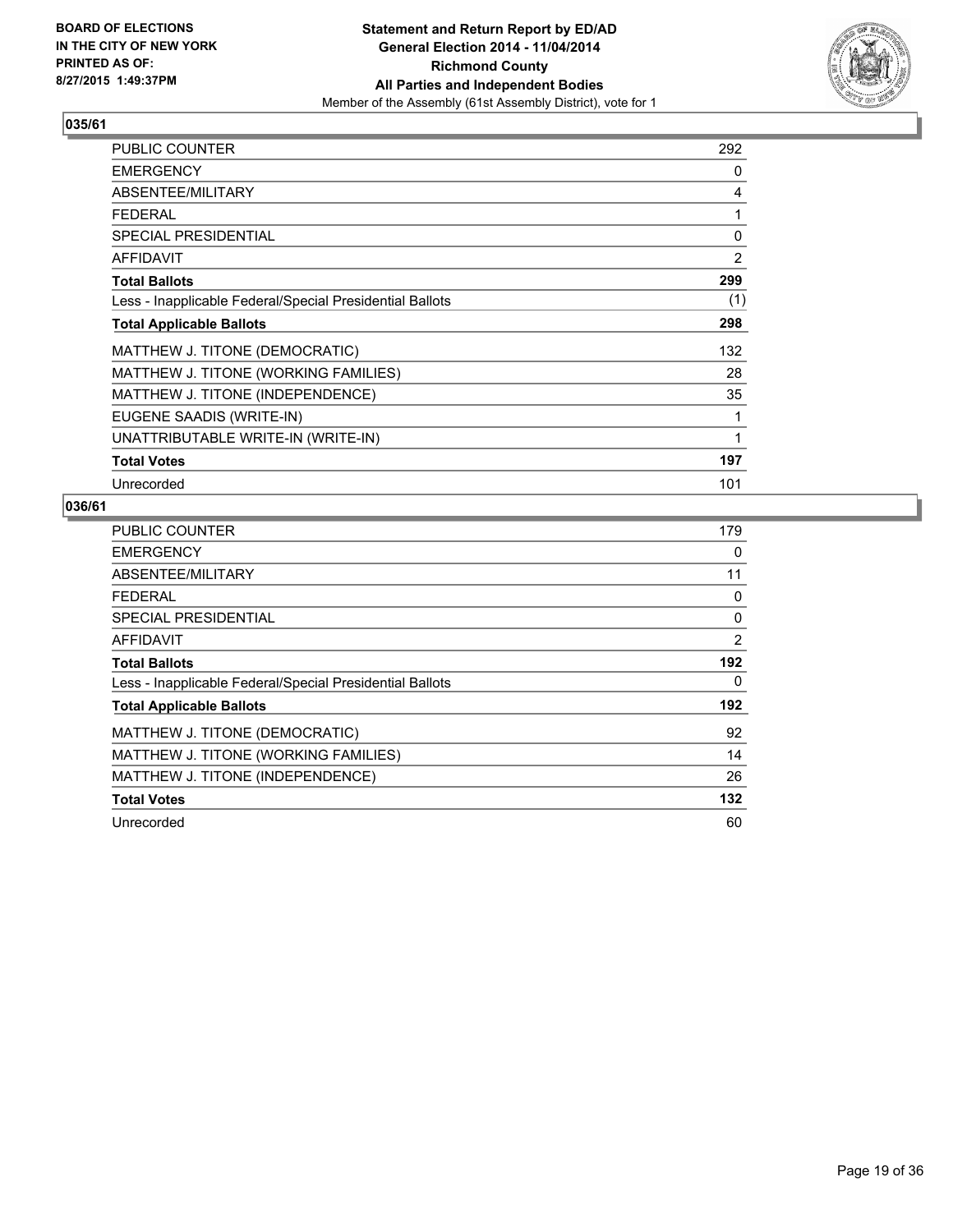

| PUBLIC COUNTER                                           | 322 |
|----------------------------------------------------------|-----|
| <b>EMERGENCY</b>                                         | 0   |
| ABSENTEE/MILITARY                                        | 18  |
| <b>FEDERAL</b>                                           | 3   |
| <b>SPECIAL PRESIDENTIAL</b>                              | 0   |
| <b>AFFIDAVIT</b>                                         | 1   |
| <b>Total Ballots</b>                                     | 344 |
| Less - Inapplicable Federal/Special Presidential Ballots | (3) |
| <b>Total Applicable Ballots</b>                          | 341 |
| MATTHEW J. TITONE (DEMOCRATIC)                           | 186 |
| MATTHEW J. TITONE (WORKING FAMILIES)                     | 41  |
| MATTHEW J. TITONE (INDEPENDENCE)                         | 27  |
| ADORACION SANTIAGO JR. (WRITE-IN)                        | 1   |
| MICHAEL VAFITES (WRITE-IN)                               | 1   |
| UNATTRIBUTABLE WRITE-IN (WRITE-IN)                       | 1   |
| <b>Total Votes</b>                                       | 257 |
| Unrecorded                                               | 84  |

| PUBLIC COUNTER                                           | 425            |
|----------------------------------------------------------|----------------|
| <b>EMERGENCY</b>                                         | 0              |
| ABSENTEE/MILITARY                                        | 15             |
| <b>FEDERAL</b>                                           | 4              |
| <b>SPECIAL PRESIDENTIAL</b>                              | 0              |
| <b>AFFIDAVIT</b>                                         | 2              |
| <b>Total Ballots</b>                                     | 446            |
| Less - Inapplicable Federal/Special Presidential Ballots | (4)            |
| <b>Total Applicable Ballots</b>                          | 442            |
| MATTHEW J. TITONE (DEMOCRATIC)                           | 261            |
| MATTHEW J. TITONE (WORKING FAMILIES)                     | 33             |
| MATTHEW J. TITONE (INDEPENDENCE)                         | 44             |
| AARON CEDAR (WRITE-IN)                                   | 1              |
| ANTHONY ZACCONE (WRITE-IN)                               | 1              |
| FRANK SILVESTRI (WRITE-IN)                               | $\overline{2}$ |
| FREDERICK MALEY (WRITE-IN)                               | 1              |
| JOHN C. GUSTAFSSON (WRITE-IN)                            | 1              |
| JOSEPH FLYNN (WRITE-IN)                                  | 1              |
| MARIETTA CANNING (WRITE-IN)                              | 1              |
| MARY E. GUSTAFSSON (WRITE-IN)                            | 1              |
| MARY S. DESILVA (WRITE-IN)                               | 1              |
| MICHAEL WATERS (WRITE-IN)                                | 1              |
| PAUL HOEY (WRITE-IN)                                     | 1              |
| RAY PEZZOLI (WRITE-IN)                                   | 1              |
| <b>Total Votes</b>                                       | 351            |
| Unrecorded                                               | 91             |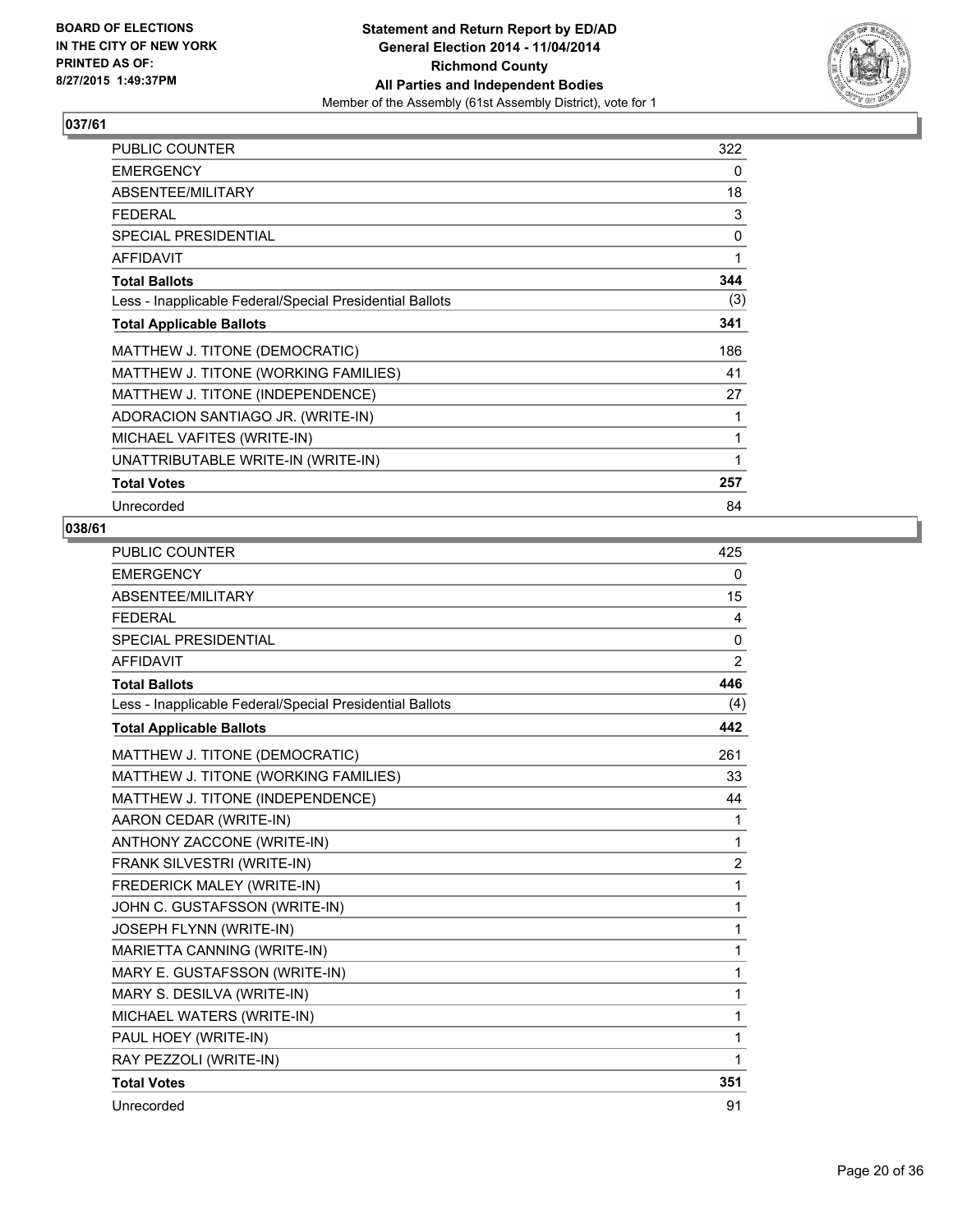

| <b>PUBLIC COUNTER</b>                                    | 434          |
|----------------------------------------------------------|--------------|
| <b>EMERGENCY</b>                                         | 0            |
| ABSENTEE/MILITARY                                        | 25           |
| <b>FEDERAL</b>                                           | 1            |
| <b>SPECIAL PRESIDENTIAL</b>                              | $\mathbf{0}$ |
| <b>AFFIDAVIT</b>                                         | 7            |
| <b>Total Ballots</b>                                     | 467          |
| Less - Inapplicable Federal/Special Presidential Ballots | (1)          |
| <b>Total Applicable Ballots</b>                          | 466          |
| MATTHEW J. TITONE (DEMOCRATIC)                           | 266          |
| MATTHEW J. TITONE (WORKING FAMILIES)                     | 36           |
| MATTHEW J. TITONE (INDEPENDENCE)                         | 34           |
| BILL HOLLAND (WRITE-IN)                                  | 1            |
| <b>GREGG PEARLSTEIN (WRITE-IN)</b>                       | 1            |
| JAMES MOLINARO (WRITE-IN)                                | 1            |
| MARIO DIRE (WRITE-IN)                                    | 1            |
| MARK LEVIN (WRITE-IN)                                    | 1            |
| MARY KAVANAGH (WRITE-IN)                                 | 1            |
| MATT GREEN (WRITE-IN)                                    | 1            |
| STEVEN EAGLE (WRITE-IN)                                  | 1            |
| UNATTRIBUTABLE WRITE-IN (WRITE-IN)                       | 1            |
| <b>Total Votes</b>                                       | 345          |
| Unrecorded                                               | 121          |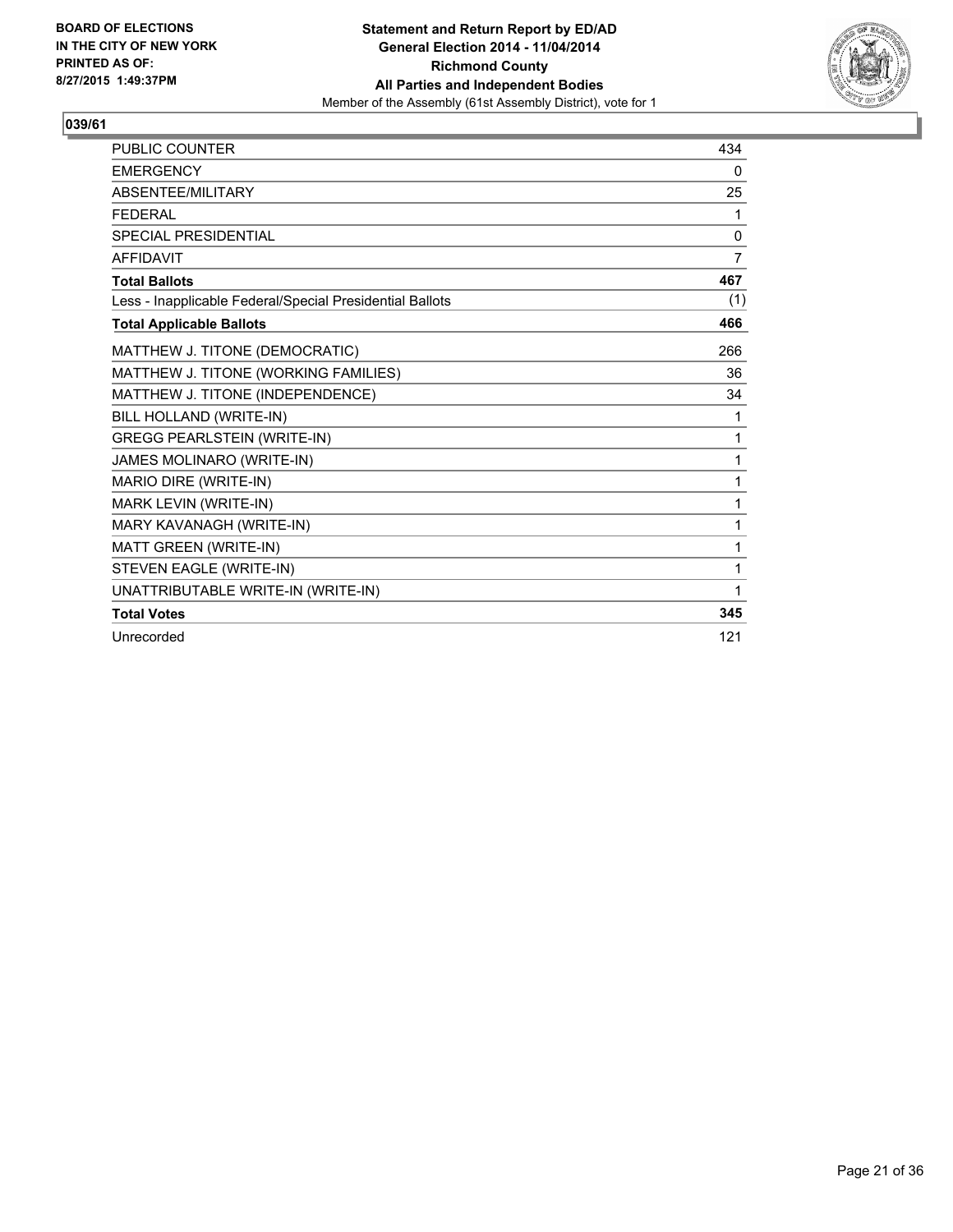

| <b>PUBLIC COUNTER</b>                                    | 498            |
|----------------------------------------------------------|----------------|
| <b>EMERGENCY</b>                                         | 0              |
| ABSENTEE/MILITARY                                        | 17             |
| <b>FEDERAL</b>                                           | 1              |
| <b>SPECIAL PRESIDENTIAL</b>                              | $\Omega$       |
| <b>AFFIDAVIT</b>                                         | 3              |
| <b>Total Ballots</b>                                     | 519            |
| Less - Inapplicable Federal/Special Presidential Ballots | (1)            |
| <b>Total Applicable Ballots</b>                          | 518            |
| MATTHEW J. TITONE (DEMOCRATIC)                           | 281            |
| MATTHEW J. TITONE (WORKING FAMILIES)                     | 37             |
| MATTHEW J. TITONE (INDEPENDENCE)                         | 61             |
| <b>CRAIG CAMPBELL (WRITE-IN)</b>                         | 1              |
| DOM D'ARRIGO (WRITE-IN)                                  | $\overline{2}$ |
| DONALD G. MULLIGAN (WRITE-IN)                            | $\mathbf{1}$   |
| ED FERGUSON (WRITE-IN)                                   | 1              |
| FRANK SILVERTRA (WRITE-IN)                               | 1              |
| JOHN BROWN (WRITE-IN)                                    | 1              |
| LISA DINISO (WRITE-IN)                                   | 1              |
| MICHAEL J. CUSICK (WRITE-IN)                             | 1              |
| RUDOLPH GIULIANI (WRITE-IN)                              | 1              |
| SEAN MULLIGAN (WRITE-IN)                                 | 1              |
| UNATTRIBUTABLE WRITE-IN (WRITE-IN)                       | 3              |
| <b>Total Votes</b>                                       | 393            |
| Unrecorded                                               | 125            |

| PUBLIC COUNTER                                           | 412            |
|----------------------------------------------------------|----------------|
| <b>EMERGENCY</b>                                         | 0              |
| ABSENTEE/MILITARY                                        | 12             |
| <b>FEDERAL</b>                                           | 3              |
| SPECIAL PRESIDENTIAL                                     | 0              |
| <b>AFFIDAVIT</b>                                         | $\overline{2}$ |
| <b>Total Ballots</b>                                     | 429            |
| Less - Inapplicable Federal/Special Presidential Ballots | (3)            |
| <b>Total Applicable Ballots</b>                          | 426            |
| MATTHEW J. TITONE (DEMOCRATIC)                           | 207            |
| MATTHEW J. TITONE (WORKING FAMILIES)                     | 33             |
| MATTHEW J. TITONE (INDEPENDENCE)                         | 50             |
| JOSEPH TIRONE JR. (WRITE-IN)                             | 2              |
| MICHAEL G. GRIMM (WRITE-IN)                              | 1              |
| ROW QUINLAN (WRITE-IN)                                   | 1              |
| UNATTRIBUTABLE WRITE-IN (WRITE-IN)                       | 1              |
| <b>Total Votes</b>                                       | 295            |
| Unrecorded                                               | 131            |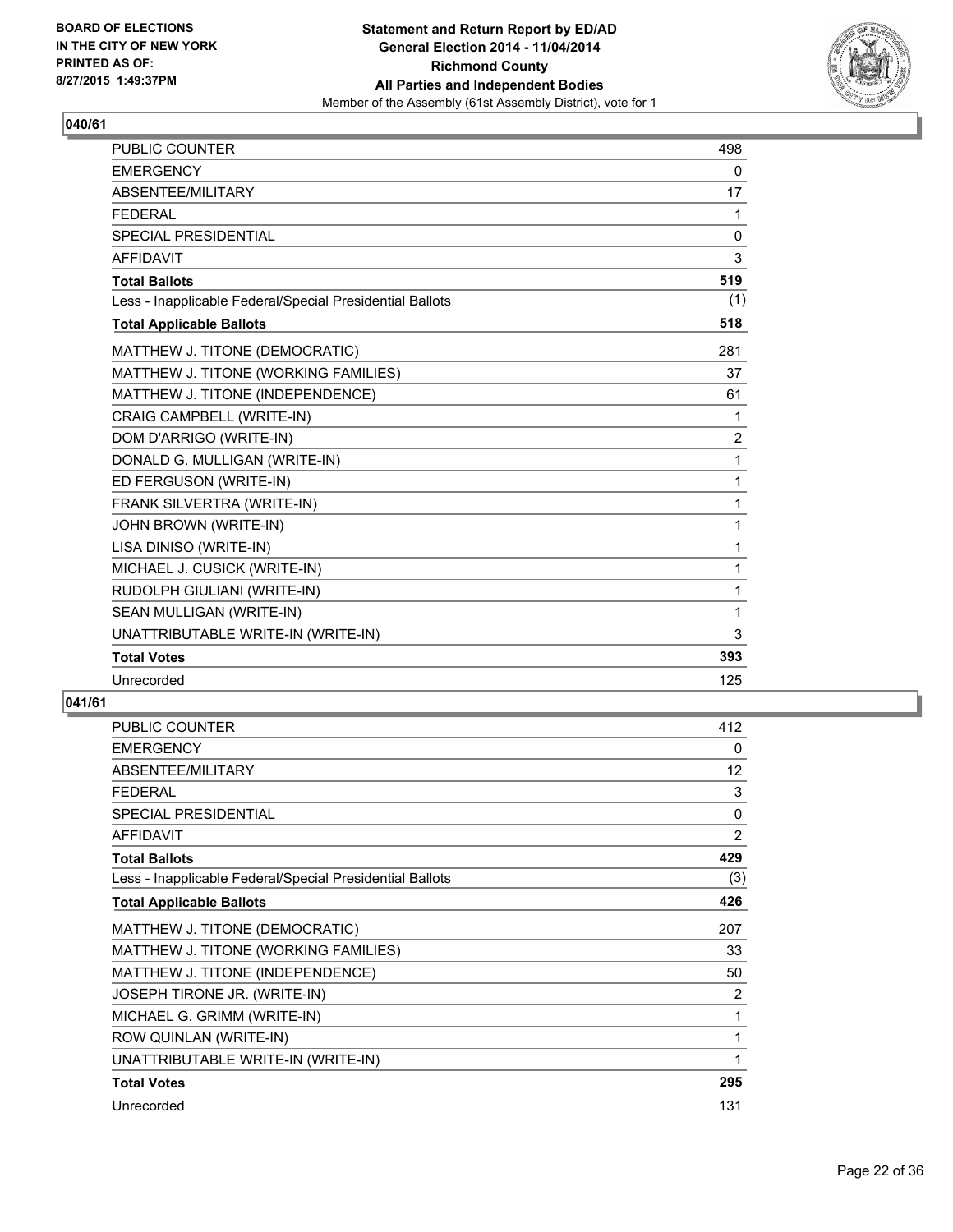

| PUBLIC COUNTER                                           | 484            |
|----------------------------------------------------------|----------------|
| <b>EMERGENCY</b>                                         | 0              |
| ABSENTEE/MILITARY                                        | 16             |
| <b>FEDERAL</b>                                           | 2              |
| SPECIAL PRESIDENTIAL                                     | 0              |
| <b>AFFIDAVIT</b>                                         | 3              |
| <b>Total Ballots</b>                                     | 505            |
| Less - Inapplicable Federal/Special Presidential Ballots | (2)            |
| <b>Total Applicable Ballots</b>                          | 503            |
| MATTHEW J. TITONE (DEMOCRATIC)                           | 256            |
| MATTHEW J. TITONE (WORKING FAMILIES)                     | 51             |
| MATTHEW J. TITONE (INDEPENDENCE)                         | 56             |
| JOEY RAMONE (WRITE-IN)                                   | 1              |
| JOSEPH TIRONE JR. (WRITE-IN)                             | 1              |
| UNATTRIBUTABLE WRITE-IN (WRITE-IN)                       | $\overline{2}$ |
| <b>Total Votes</b>                                       | 367            |
| Unrecorded                                               | 136            |

| <b>PUBLIC COUNTER</b>                                    | 406 |
|----------------------------------------------------------|-----|
| <b>EMERGENCY</b>                                         | 0   |
| ABSENTEE/MILITARY                                        | 9   |
| <b>FFDFRAL</b>                                           | 1   |
| SPECIAL PRESIDENTIAL                                     | 0   |
| <b>AFFIDAVIT</b>                                         | 1   |
| <b>Total Ballots</b>                                     | 417 |
| Less - Inapplicable Federal/Special Presidential Ballots | (1) |
| <b>Total Applicable Ballots</b>                          | 416 |
| MATTHEW J. TITONE (DEMOCRATIC)                           | 214 |
| MATTHEW J. TITONE (WORKING FAMILIES)                     | 29  |
| MATTHEW J. TITONE (INDEPENDENCE)                         | 38  |
| ALFRED WOOD (WRITE-IN)                                   | 1   |
| ANDREW J. OLSEN (WRITE-IN)                               | 1   |
| ANTHONY CIOTTI (WRITE-IN)                                | 1   |
| LILY ROSE OLSEN (WRITE-IN)                               | 1   |
| MICHAEL CONNELLY (WRITE-IN)                              | 1   |
| MICHAEL E. MCMAHON (WRITE-IN)                            | 1   |
| ROBERT HELBOCK (WRITE-IN)                                | 1   |
| RON PAUL (WRITE-IN)                                      | 1   |
| STAN LEE (WRITE-IN)                                      | 1   |
| <b>Total Votes</b>                                       | 290 |
| Unrecorded                                               | 126 |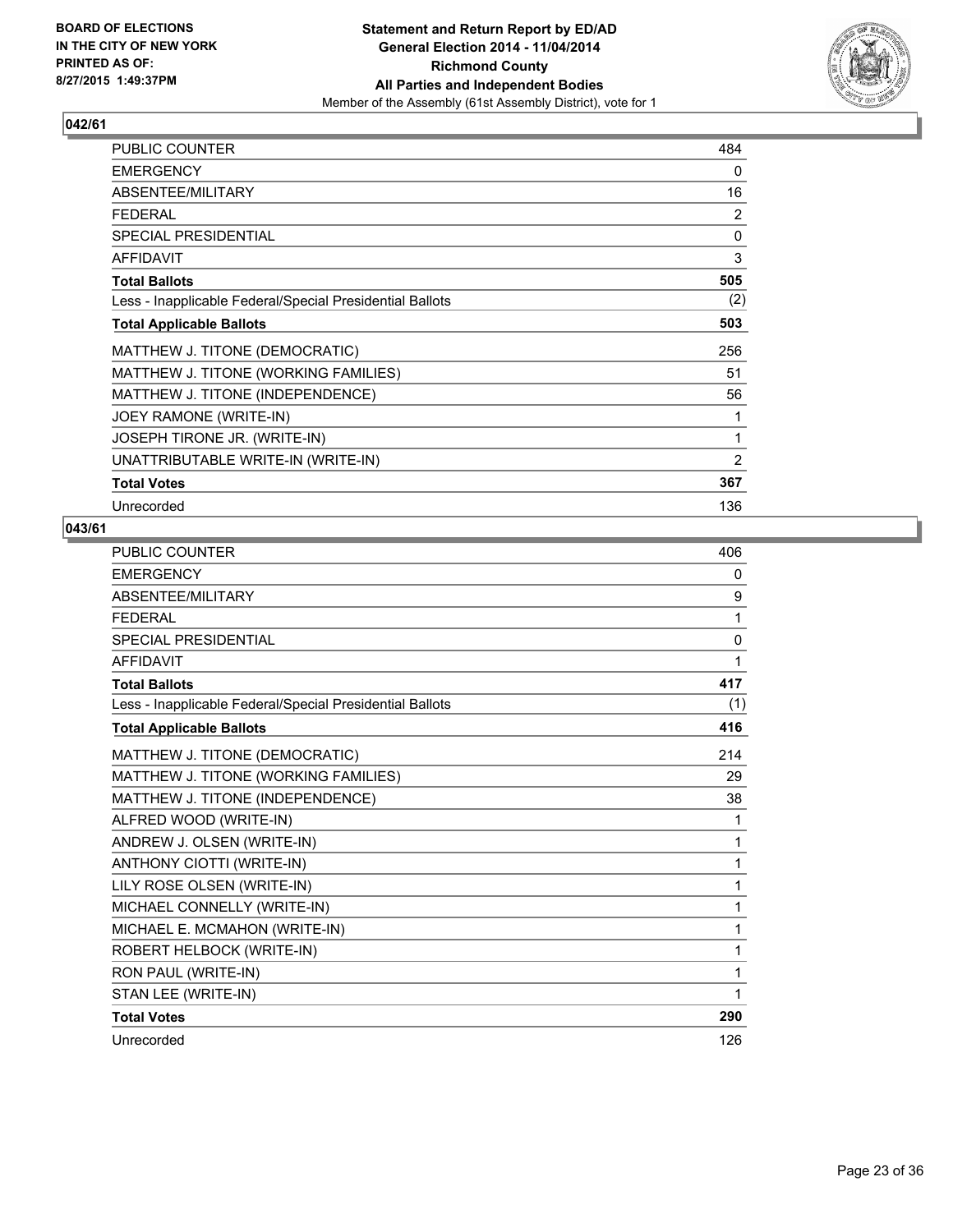

| PUBLIC COUNTER                                           | 263            |
|----------------------------------------------------------|----------------|
| <b>EMERGENCY</b>                                         | 0              |
| ABSENTEE/MILITARY                                        | 22             |
| <b>FEDERAL</b>                                           | 1              |
| <b>SPECIAL PRESIDENTIAL</b>                              | $\mathbf{0}$   |
| <b>AFFIDAVIT</b>                                         | 3              |
| <b>Total Ballots</b>                                     | 289            |
| Less - Inapplicable Federal/Special Presidential Ballots | (1)            |
| <b>Total Applicable Ballots</b>                          | 288            |
| MATTHEW J. TITONE (DEMOCRATIC)                           | 132            |
| MATTHEW J. TITONE (WORKING FAMILIES)                     | 30             |
| MATTHEW J. TITONE (INDEPENDENCE)                         | 28             |
| ANDREW J. OLSEN (WRITE-IN)                               | 1              |
| FARID KADER (WRITE-IN)                                   | 1              |
| UNATTRIBUTABLE WRITE-IN (WRITE-IN)                       | $\overline{2}$ |
| WILL BAUDRO (WRITE-IN)                                   | 1              |
| <b>Total Votes</b>                                       | 195            |
| Unrecorded                                               | 93             |

| <b>PUBLIC COUNTER</b>                                    | 300          |
|----------------------------------------------------------|--------------|
| <b>EMERGENCY</b>                                         | 0            |
| ABSENTEE/MILITARY                                        | 11           |
| <b>FEDERAL</b>                                           | 0            |
| <b>SPECIAL PRESIDENTIAL</b>                              | 0            |
| <b>AFFIDAVIT</b>                                         | 2            |
| <b>Total Ballots</b>                                     | 313          |
| Less - Inapplicable Federal/Special Presidential Ballots | 0            |
| <b>Total Applicable Ballots</b>                          | 313          |
| MATTHEW J. TITONE (DEMOCRATIC)                           | 142          |
| MATTHEW J. TITONE (WORKING FAMILIES)                     | 32           |
| MATTHEW J. TITONE (INDEPENDENCE)                         | 50           |
| THOMAS AYERS (WRITE-IN)                                  |              |
| UNATTRIBUTABLE WRITE-IN (WRITE-IN)                       | $\mathbf{1}$ |
| <b>Total Votes</b>                                       | 226          |
| Unrecorded                                               | 87           |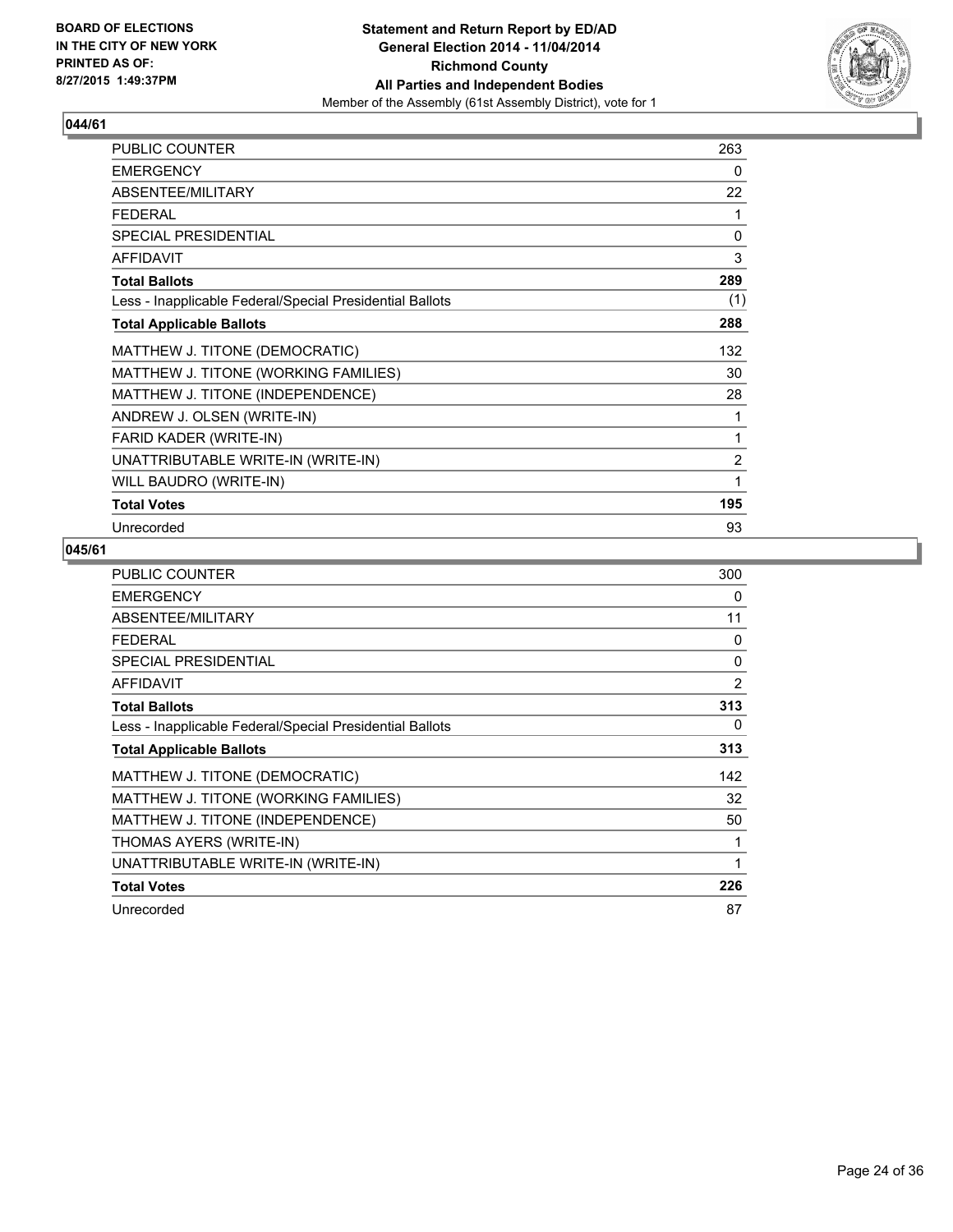

| PUBLIC COUNTER                                           | 388            |
|----------------------------------------------------------|----------------|
| <b>EMERGENCY</b>                                         | 0              |
| ABSENTEE/MILITARY                                        | 19             |
| <b>FEDERAL</b>                                           | 0              |
| <b>SPECIAL PRESIDENTIAL</b>                              | 0              |
| <b>AFFIDAVIT</b>                                         | 1              |
| <b>Total Ballots</b>                                     | 408            |
| Less - Inapplicable Federal/Special Presidential Ballots | 0              |
| <b>Total Applicable Ballots</b>                          | 408            |
| MATTHEW J. TITONE (DEMOCRATIC)                           | 195            |
| MATTHEW J. TITONE (WORKING FAMILIES)                     | 35             |
| MATTHEW J. TITONE (INDEPENDENCE)                         | 41             |
| CLIFF GARRETT (WRITE-IN)                                 | 1              |
| JOSEPH SCHIAVONE (WRITE-IN)                              | 1              |
| JOSEPH TIRONE JR. (WRITE-IN)                             | $\overline{2}$ |
| MARVIN BEN ARON (WRITE-IN)                               | 1              |
| MICHAEL E. MCMAHON (WRITE-IN)                            | 1              |
| MICHAEL SANTORELLA (WRITE-IN)                            | $\overline{2}$ |
| R.A. DICKEY (WRITE-IN)                                   | 1              |
| THOMAS J. MORRISEY (WRITE-IN)                            | 1              |
| UNATTRIBUTABLE WRITE-IN (WRITE-IN)                       | $\overline{2}$ |
| <b>Total Votes</b>                                       | 283            |
| Unrecorded                                               | 125            |

| <b>PUBLIC COUNTER</b>                                    | 253 |
|----------------------------------------------------------|-----|
| <b>EMERGENCY</b>                                         | 0   |
| ABSENTEE/MILITARY                                        | 13  |
| FEDERAL                                                  | 0   |
| <b>SPECIAL PRESIDENTIAL</b>                              | 0   |
| <b>AFFIDAVIT</b>                                         | 1   |
| <b>Total Ballots</b>                                     | 267 |
| Less - Inapplicable Federal/Special Presidential Ballots | 0   |
| <b>Total Applicable Ballots</b>                          | 267 |
| MATTHEW J. TITONE (DEMOCRATIC)                           | 118 |
| MATTHEW J. TITONE (WORKING FAMILIES)                     | 14  |
| MATTHEW J. TITONE (INDEPENDENCE)                         | 24  |
| <b>JOSEPH MANNS (WRITE-IN)</b>                           | 1   |
| JOSEPH TIRONE JR. (WRITE-IN)                             | 2   |
| SALVATORE TAGLIAFERRO (WRITE-IN)                         | 2   |
| <b>Total Votes</b>                                       | 161 |
| Unrecorded                                               | 106 |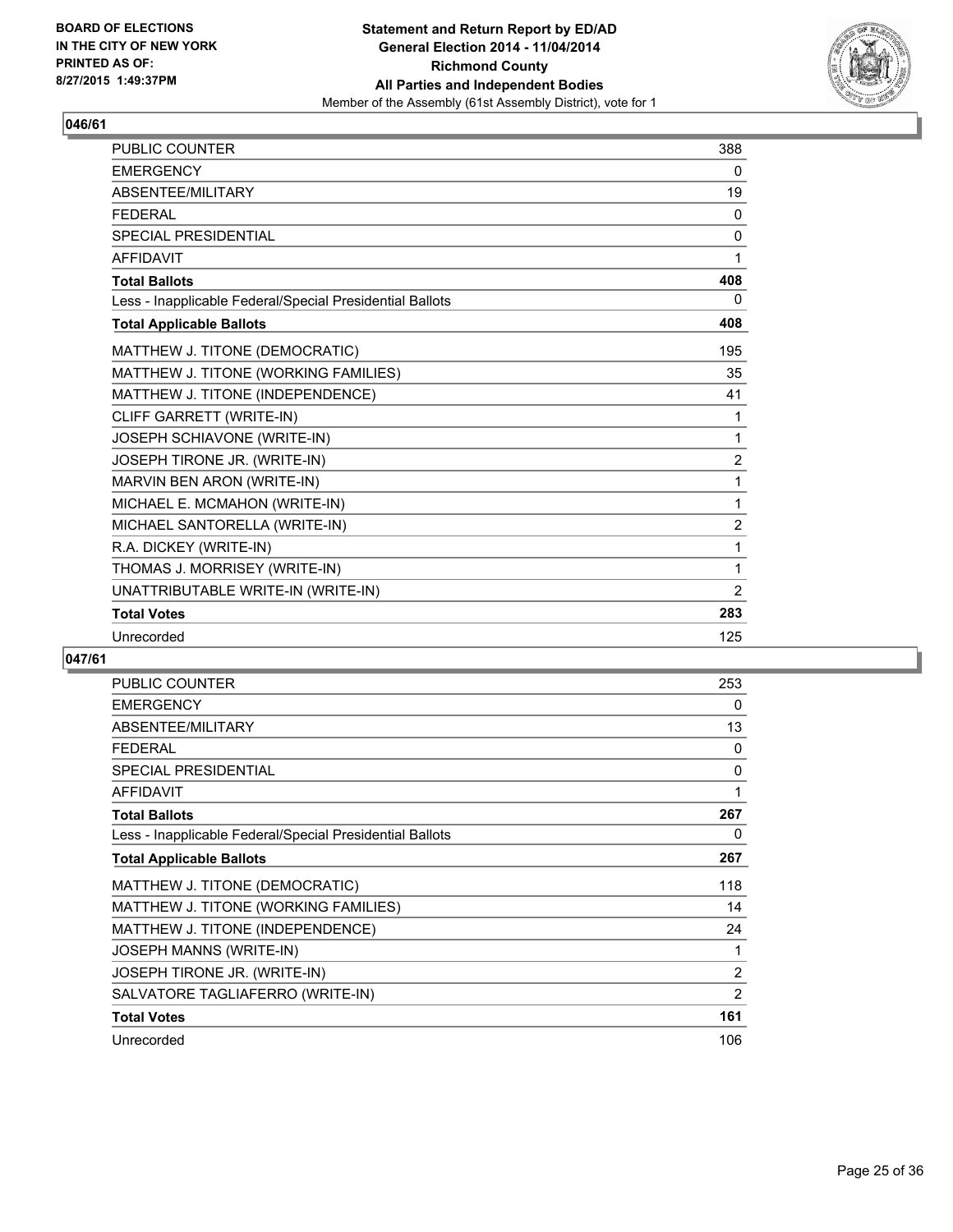

| <b>PUBLIC COUNTER</b>                                    | 274 |
|----------------------------------------------------------|-----|
| <b>EMERGENCY</b>                                         | 0   |
| ABSENTEE/MILITARY                                        | 8   |
| <b>FEDERAL</b>                                           | 0   |
| <b>SPECIAL PRESIDENTIAL</b>                              | 0   |
| <b>AFFIDAVIT</b>                                         | 1   |
| <b>Total Ballots</b>                                     | 283 |
| Less - Inapplicable Federal/Special Presidential Ballots | 0   |
| <b>Total Applicable Ballots</b>                          | 283 |
| MATTHEW J. TITONE (DEMOCRATIC)                           | 139 |
| MATTHEW J. TITONE (WORKING FAMILIES)                     | 16  |
| MATTHEW J. TITONE (INDEPENDENCE)                         | 29  |
| PAUL DUFFY (WRITE-IN)                                    | 1   |
| UNATTRIBUTABLE WRITE-IN (WRITE-IN)                       | 1   |
| <b>Total Votes</b>                                       | 186 |
| Unrecorded                                               | 97  |

| PUBLIC COUNTER                                           | 392 |
|----------------------------------------------------------|-----|
| <b>EMERGENCY</b>                                         | 0   |
| ABSENTEE/MILITARY                                        | 15  |
| <b>FEDERAL</b>                                           | 5   |
| <b>SPECIAL PRESIDENTIAL</b>                              | 0   |
| <b>AFFIDAVIT</b>                                         | 1   |
| <b>Total Ballots</b>                                     | 413 |
| Less - Inapplicable Federal/Special Presidential Ballots | (5) |
| <b>Total Applicable Ballots</b>                          | 408 |
| MATTHEW J. TITONE (DEMOCRATIC)                           | 281 |
| MATTHEW J. TITONE (WORKING FAMILIES)                     | 41  |
| MATTHEW J. TITONE (INDEPENDENCE)                         | 34  |
| UNATTRIBUTABLE WRITE-IN (WRITE-IN)                       | 1   |
| <b>Total Votes</b>                                       | 357 |
| Unrecorded                                               | 51  |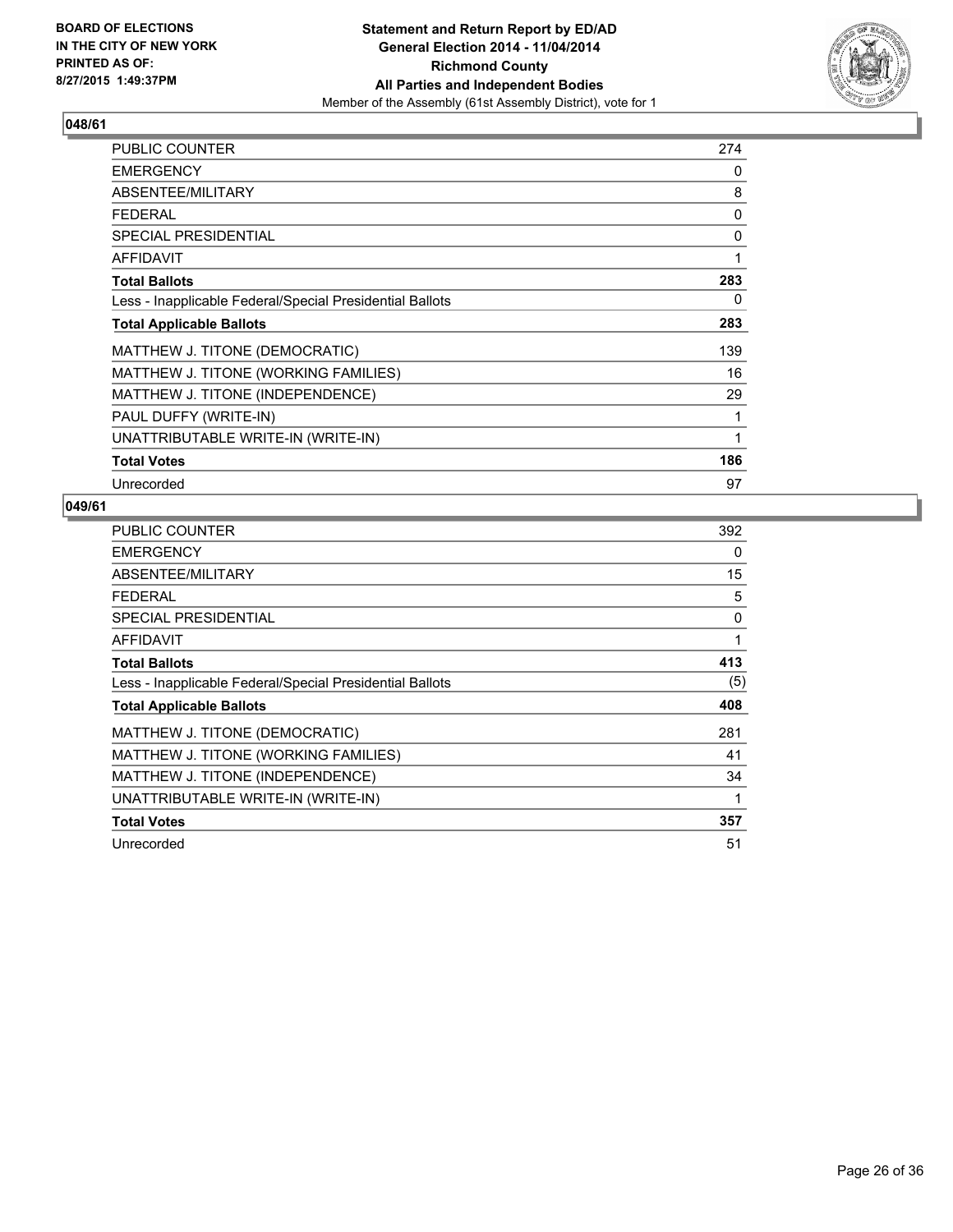

| PUBLIC COUNTER                                           | 308 |
|----------------------------------------------------------|-----|
| <b>EMERGENCY</b>                                         | 0   |
| ABSENTEE/MILITARY                                        | 5   |
| <b>FEDERAL</b>                                           | 0   |
| <b>SPECIAL PRESIDENTIAL</b>                              | 0   |
| <b>AFFIDAVIT</b>                                         | 6   |
| <b>Total Ballots</b>                                     | 319 |
| Less - Inapplicable Federal/Special Presidential Ballots | 0   |
| <b>Total Applicable Ballots</b>                          | 319 |
| MATTHEW J. TITONE (DEMOCRATIC)                           | 218 |
| MATTHEW J. TITONE (WORKING FAMILIES)                     | 30  |
| MATTHEW J. TITONE (INDEPENDENCE)                         | 20  |
| HEATHER FLOTTMANN (WRITE-IN)                             | 1   |
| JAMES CAVIEZEL (WRITE-IN)                                | 1   |
| UNATTRIBUTABLE WRITE-IN (WRITE-IN)                       | 1   |
| <b>Total Votes</b>                                       | 271 |
| Unrecorded                                               | 48  |

| <b>PUBLIC COUNTER</b>                                    | 281 |
|----------------------------------------------------------|-----|
| <b>EMERGENCY</b>                                         | 0   |
| ABSENTEE/MILITARY                                        | 14  |
| <b>FEDERAL</b>                                           | 1   |
| <b>SPECIAL PRESIDENTIAL</b>                              | 0   |
| <b>AFFIDAVIT</b>                                         | 3   |
| <b>Total Ballots</b>                                     | 299 |
| Less - Inapplicable Federal/Special Presidential Ballots | (1) |
| <b>Total Applicable Ballots</b>                          | 298 |
| MATTHEW J. TITONE (DEMOCRATIC)                           | 193 |
| MATTHEW J. TITONE (WORKING FAMILIES)                     | 31  |
| MATTHEW J. TITONE (INDEPENDENCE)                         | 21  |
| LUCA PALOMA ORNSTEIN (WRITE-IN)                          | 1   |
| <b>Total Votes</b>                                       | 246 |
| Unrecorded                                               | 52  |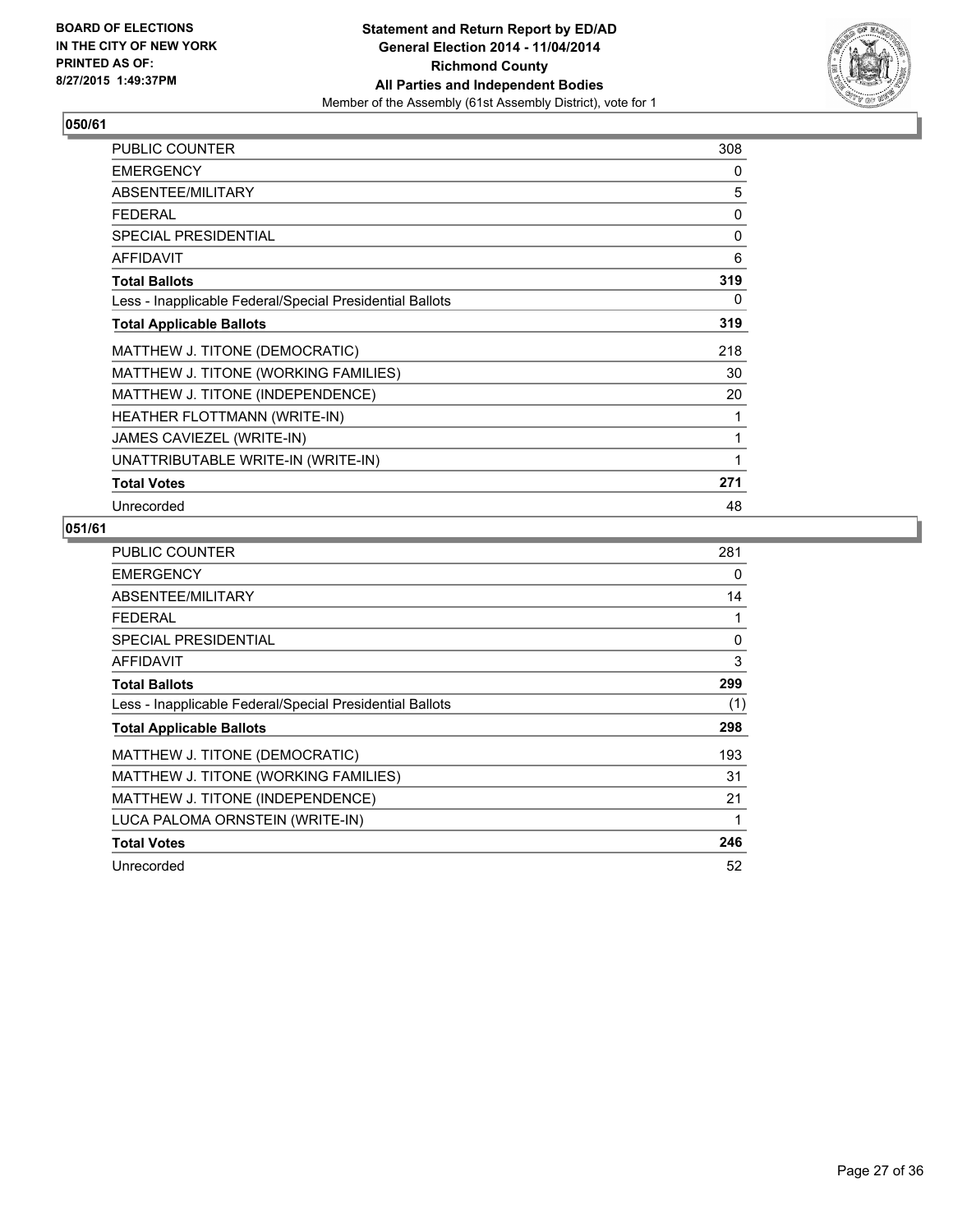

| PUBLIC COUNTER                                           | 189 |
|----------------------------------------------------------|-----|
| <b>EMERGENCY</b>                                         | 0   |
| ABSENTEE/MILITARY                                        | 15  |
| <b>FEDERAL</b>                                           | 4   |
| <b>SPECIAL PRESIDENTIAL</b>                              | 0   |
| <b>AFFIDAVIT</b>                                         | 3   |
| <b>Total Ballots</b>                                     | 211 |
| Less - Inapplicable Federal/Special Presidential Ballots | (4) |
| <b>Total Applicable Ballots</b>                          | 207 |
| MATTHEW J. TITONE (DEMOCRATIC)                           | 110 |
| MATTHEW J. TITONE (WORKING FAMILIES)                     | 14  |
| MATTHEW J. TITONE (INDEPENDENCE)                         | 19  |
| UNATTRIBUTABLE WRITE-IN (WRITE-IN)                       | 1   |
| <b>Total Votes</b>                                       | 144 |
| Unrecorded                                               | 63  |

| <b>PUBLIC COUNTER</b>                                    | 306 |
|----------------------------------------------------------|-----|
| <b>EMERGENCY</b>                                         | 0   |
| ABSENTEE/MILITARY                                        | 7   |
| <b>FEDERAL</b>                                           | 0   |
| SPECIAL PRESIDENTIAL                                     | 0   |
| AFFIDAVIT                                                | 9   |
| <b>Total Ballots</b>                                     | 322 |
| Less - Inapplicable Federal/Special Presidential Ballots | 0   |
| <b>Total Applicable Ballots</b>                          | 322 |
| MATTHEW J. TITONE (DEMOCRATIC)                           | 273 |
| MATTHEW J. TITONE (WORKING FAMILIES)                     | 10  |
| MATTHEW J. TITONE (INDEPENDENCE)                         | 7   |
| <b>CHARLES BARRON (WRITE-IN)</b>                         | 1   |
| <b>Total Votes</b>                                       | 291 |
| Unrecorded                                               | 31  |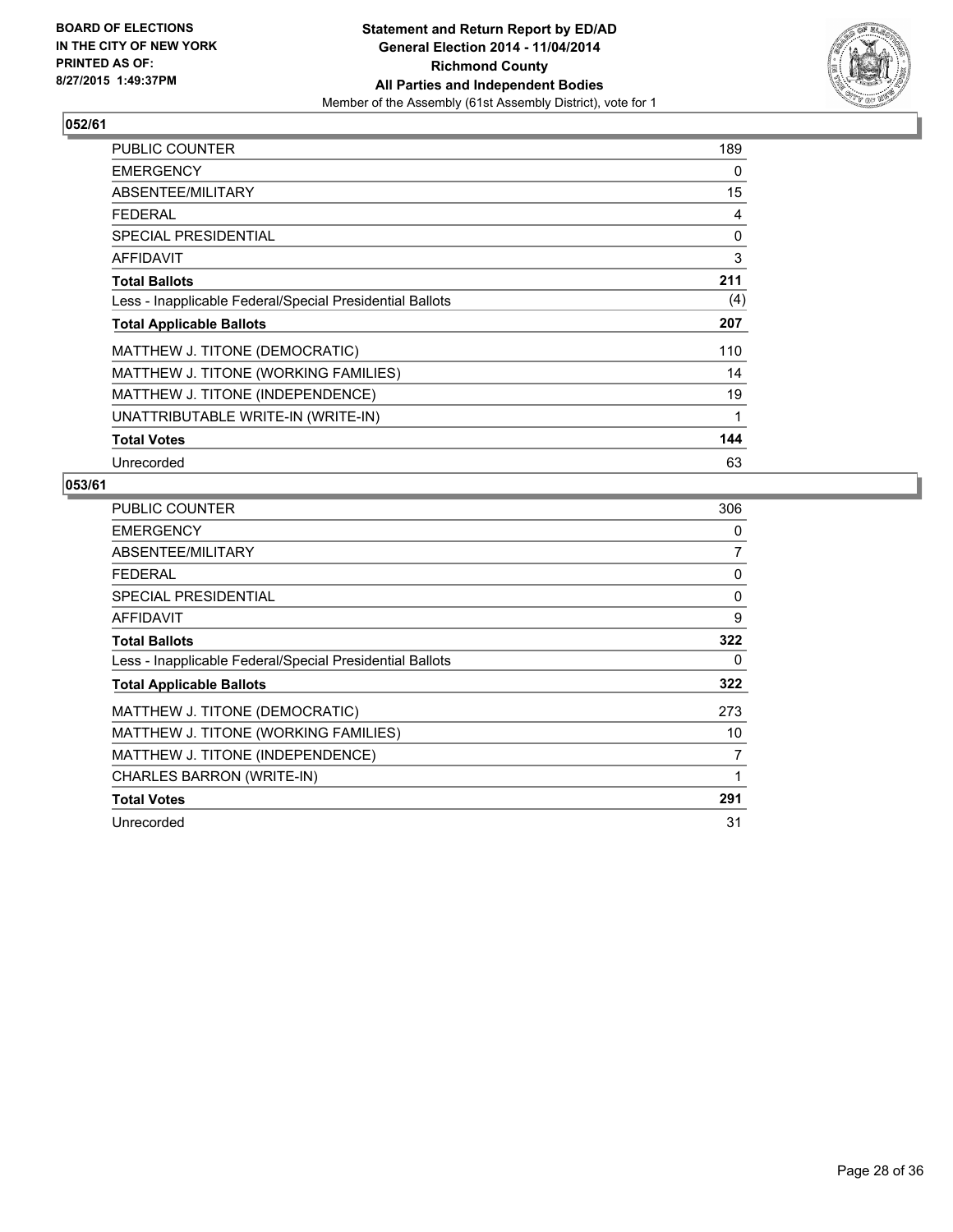

| <b>PUBLIC COUNTER</b>                                    | 162 |
|----------------------------------------------------------|-----|
| <b>EMERGENCY</b>                                         | 0   |
| ABSENTEE/MILITARY                                        | 89  |
| <b>FEDERAL</b>                                           | 0   |
| SPECIAL PRESIDENTIAL                                     | 0   |
| <b>AFFIDAVIT</b>                                         | 0   |
| <b>Total Ballots</b>                                     | 251 |
| Less - Inapplicable Federal/Special Presidential Ballots | 0   |
| <b>Total Applicable Ballots</b>                          | 251 |
| MATTHEW J. TITONE (DEMOCRATIC)                           | 188 |
| MATTHEW J. TITONE (WORKING FAMILIES)                     | 15  |
| MATTHEW J. TITONE (INDEPENDENCE)                         | 6   |
| <b>Total Votes</b>                                       | 209 |
| Unrecorded                                               | 42  |

#### **055/61**

| PUBLIC COUNTER                                           | 294 |
|----------------------------------------------------------|-----|
| <b>EMERGENCY</b>                                         | 0   |
| ABSENTEE/MILITARY                                        | 16  |
| <b>FEDERAL</b>                                           | 4   |
| <b>SPECIAL PRESIDENTIAL</b>                              | 0   |
| AFFIDAVIT                                                | 6   |
| <b>Total Ballots</b>                                     | 320 |
| Less - Inapplicable Federal/Special Presidential Ballots | (4) |
| <b>Total Applicable Ballots</b>                          | 316 |
| MATTHEW J. TITONE (DEMOCRATIC)                           | 255 |
| MATTHEW J. TITONE (WORKING FAMILIES)                     | 19  |
| MATTHEW J. TITONE (INDEPENDENCE)                         | 8   |
| UNATTRIBUTABLE WRITE-IN (WRITE-IN)                       | 1   |
| <b>Total Votes</b>                                       | 283 |
| Unrecorded                                               | 33  |

| <b>PUBLIC COUNTER</b>                                    | 287 |
|----------------------------------------------------------|-----|
| <b>EMERGENCY</b>                                         | 0   |
| ABSENTEE/MILITARY                                        | 22  |
| <b>FEDERAL</b>                                           | 0   |
| SPECIAL PRESIDENTIAL                                     | 0   |
| AFFIDAVIT                                                | 8   |
| <b>Total Ballots</b>                                     | 317 |
| Less - Inapplicable Federal/Special Presidential Ballots | 0   |
| <b>Total Applicable Ballots</b>                          | 317 |
| MATTHEW J. TITONE (DEMOCRATIC)                           | 259 |
| MATTHEW J. TITONE (WORKING FAMILIES)                     | 13  |
| MATTHEW J. TITONE (INDEPENDENCE)                         | 12  |
| <b>Total Votes</b>                                       | 284 |
| Unrecorded                                               | 33  |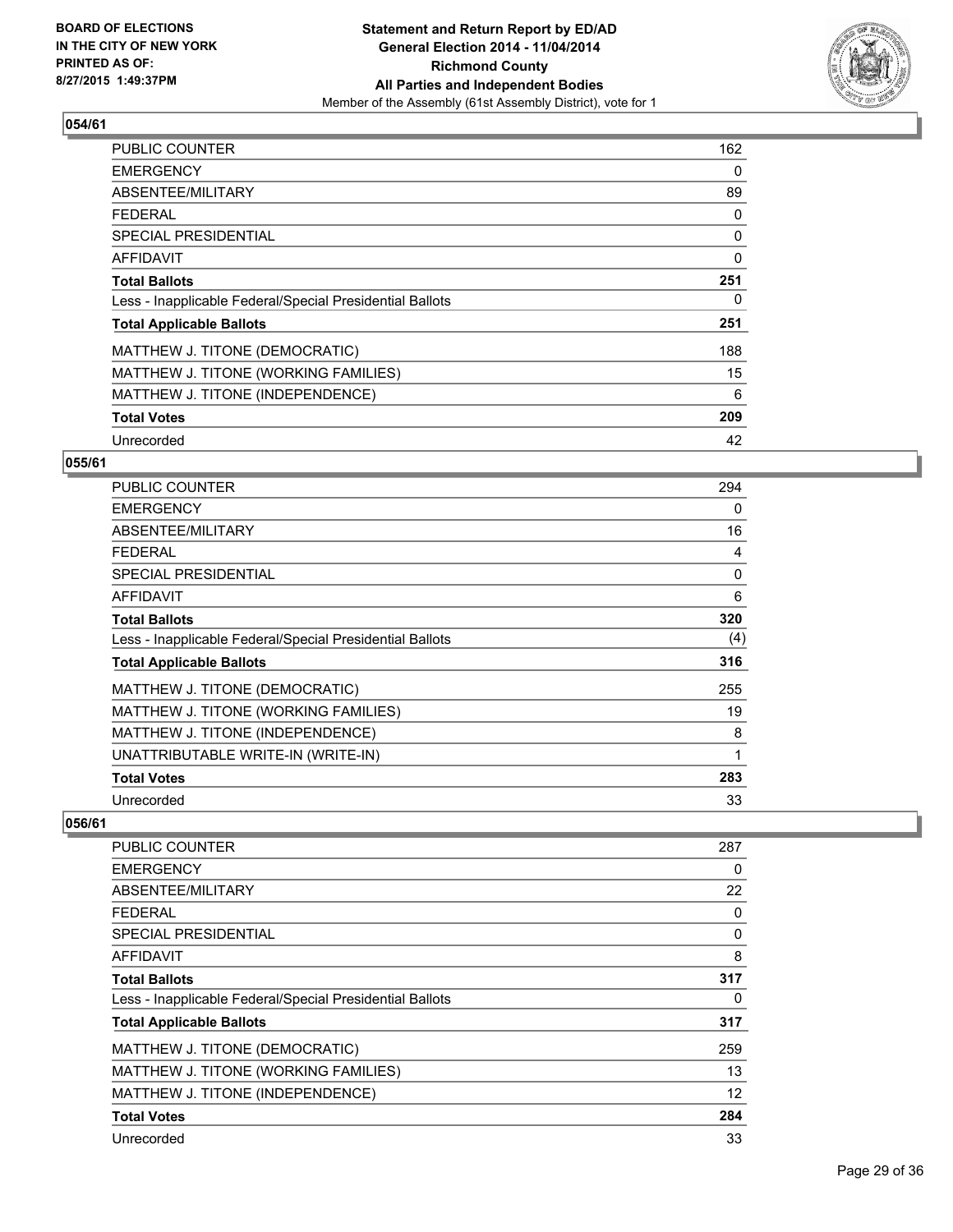

| PUBLIC COUNTER                                           | 330 |
|----------------------------------------------------------|-----|
| <b>EMERGENCY</b>                                         | 0   |
| ABSENTEE/MILITARY                                        | 19  |
| <b>FEDERAL</b>                                           | 2   |
| <b>SPECIAL PRESIDENTIAL</b>                              | 0   |
| <b>AFFIDAVIT</b>                                         | 1   |
| <b>Total Ballots</b>                                     | 352 |
| Less - Inapplicable Federal/Special Presidential Ballots | (2) |
| <b>Total Applicable Ballots</b>                          | 350 |
| MATTHEW J. TITONE (DEMOCRATIC)                           | 238 |
| MATTHEW J. TITONE (WORKING FAMILIES)                     | 18  |
| MATTHEW J. TITONE (INDEPENDENCE)                         | 21  |
| DAVID MCMAHON (WRITE-IN)                                 | 1   |
| JAVIER VELA (WRITE-IN)                                   | 1   |
| <b>Total Votes</b>                                       | 279 |
| Unrecorded                                               | 71  |

| <b>PUBLIC COUNTER</b>                                    | 363 |
|----------------------------------------------------------|-----|
| <b>EMERGENCY</b>                                         | 0   |
| ABSENTEE/MILITARY                                        | 14  |
| <b>FEDERAL</b>                                           |     |
| SPECIAL PRESIDENTIAL                                     | 0   |
| AFFIDAVIT                                                | 7   |
| <b>Total Ballots</b>                                     | 385 |
| Less - Inapplicable Federal/Special Presidential Ballots | (1) |
| <b>Total Applicable Ballots</b>                          | 384 |
| MATTHEW J. TITONE (DEMOCRATIC)                           | 336 |
| MATTHEW J. TITONE (WORKING FAMILIES)                     | 8   |
| MATTHEW J. TITONE (INDEPENDENCE)                         | 9   |
| <b>Total Votes</b>                                       | 353 |
| Unrecorded                                               | 31  |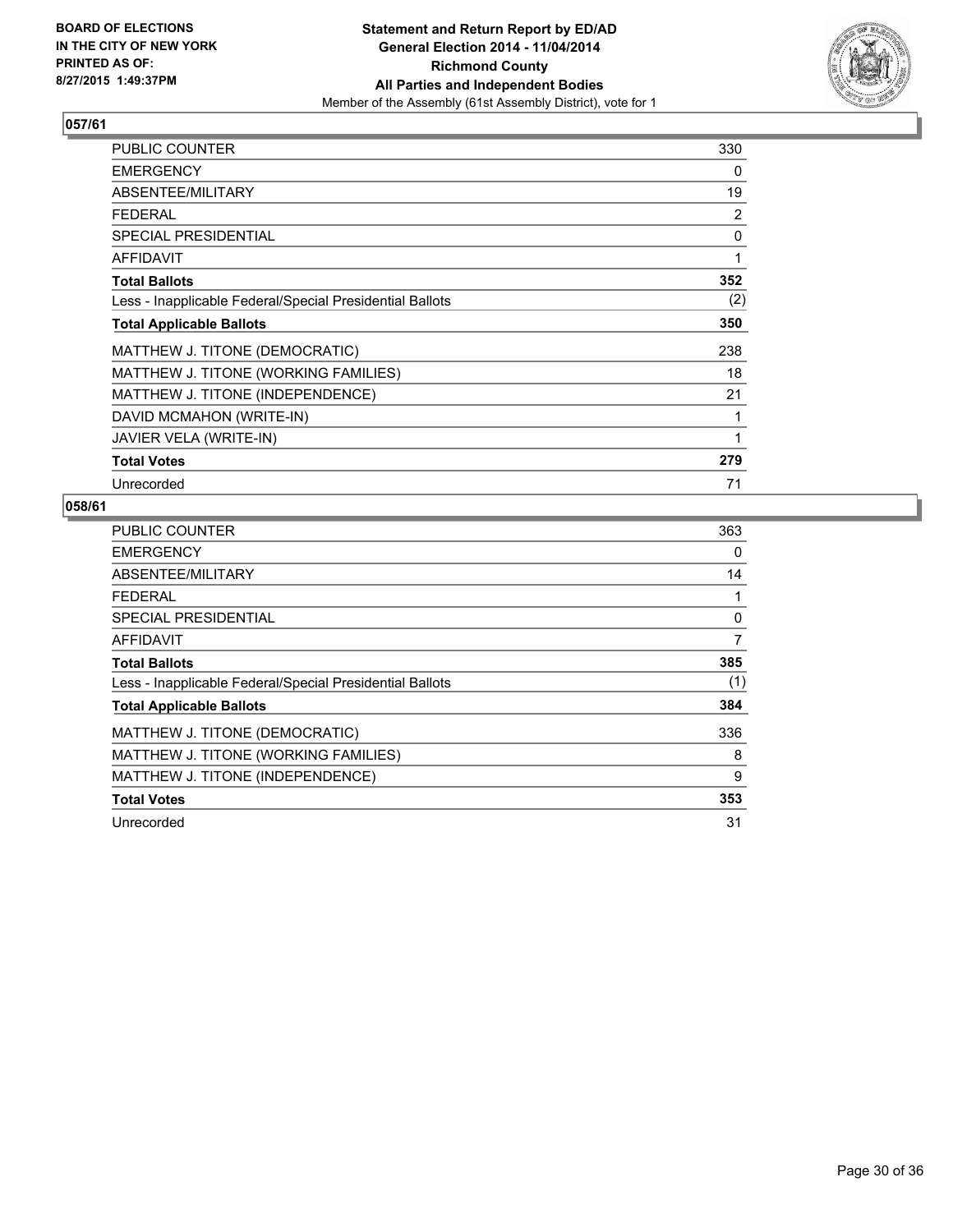

| <b>PUBLIC COUNTER</b>                                    | 330 |
|----------------------------------------------------------|-----|
| <b>EMERGENCY</b>                                         | 0   |
| ABSENTEE/MILITARY                                        | 4   |
| <b>FEDERAL</b>                                           | 0   |
| <b>SPECIAL PRESIDENTIAL</b>                              | 0   |
| <b>AFFIDAVIT</b>                                         | 1   |
| <b>Total Ballots</b>                                     | 335 |
| Less - Inapplicable Federal/Special Presidential Ballots | 0   |
| <b>Total Applicable Ballots</b>                          | 335 |
| MATTHEW J. TITONE (DEMOCRATIC)                           | 294 |
| MATTHEW J. TITONE (WORKING FAMILIES)                     | 10  |
| MATTHEW J. TITONE (INDEPENDENCE)                         | 6   |
| UNATTRIBUTABLE WRITE-IN (WRITE-IN)                       | 1   |
| <b>Total Votes</b>                                       | 311 |
| Unrecorded                                               | 24  |

| <b>PUBLIC COUNTER</b>                                    | 234 |
|----------------------------------------------------------|-----|
| <b>EMERGENCY</b>                                         | 0   |
| ABSENTEE/MILITARY                                        | 9   |
| <b>FEDERAL</b>                                           | 0   |
| <b>SPECIAL PRESIDENTIAL</b>                              | 0   |
| AFFIDAVIT                                                | 1   |
| <b>Total Ballots</b>                                     | 244 |
| Less - Inapplicable Federal/Special Presidential Ballots | 0   |
| <b>Total Applicable Ballots</b>                          | 244 |
| MATTHEW J. TITONE (DEMOCRATIC)                           | 181 |
| MATTHEW J. TITONE (WORKING FAMILIES)                     | 12  |
| MATTHEW J. TITONE (INDEPENDENCE)                         | 10  |
| PATRICK WONG (WRITE-IN)                                  | 1   |
| <b>Total Votes</b>                                       | 204 |
| Unrecorded                                               | 40  |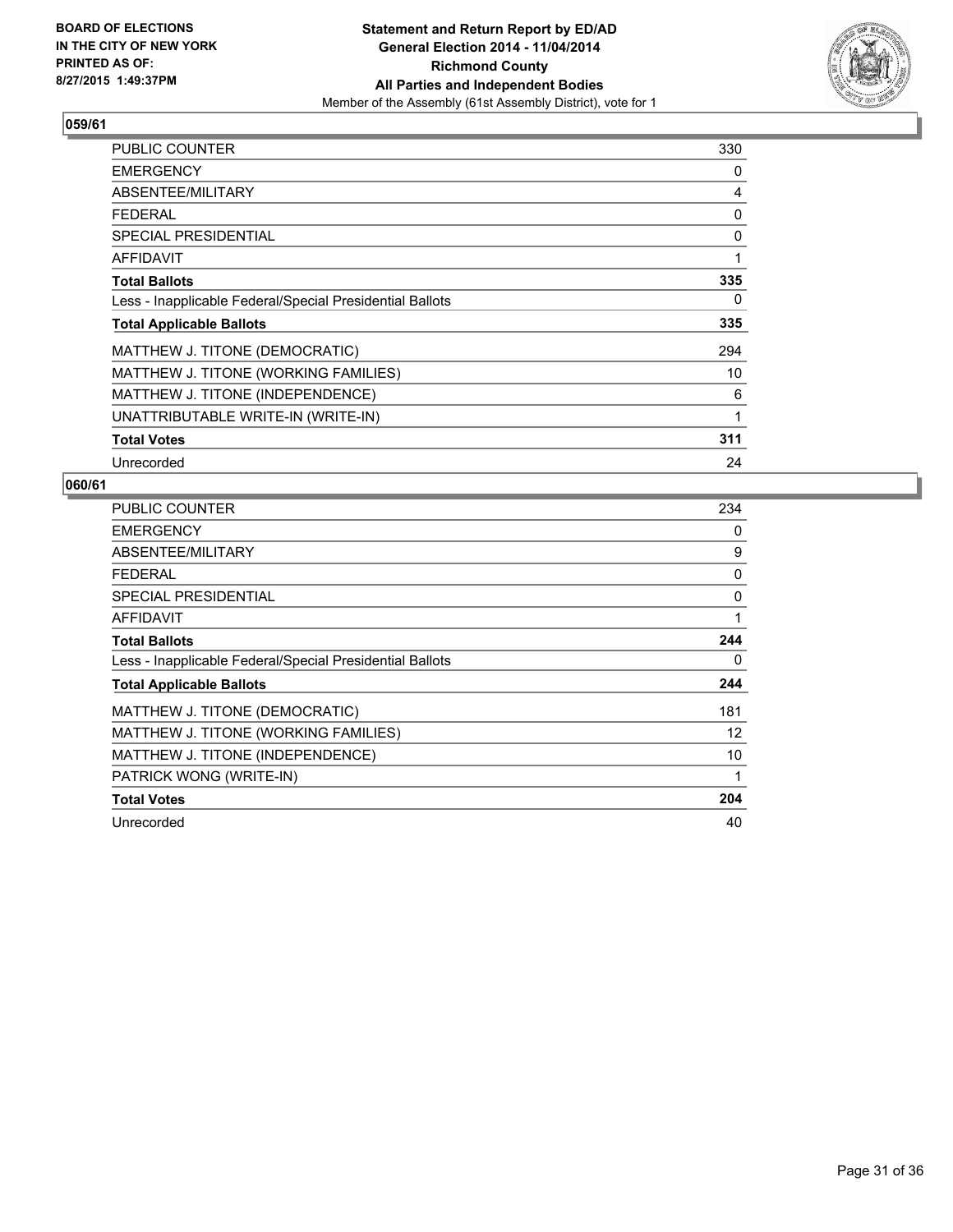

| <b>PUBLIC COUNTER</b>                                    | 345 |
|----------------------------------------------------------|-----|
| <b>EMERGENCY</b>                                         | 0   |
| ABSENTEE/MILITARY                                        | 13  |
| <b>FEDERAL</b>                                           | 0   |
| SPECIAL PRESIDENTIAL                                     | 0   |
| <b>AFFIDAVIT</b>                                         | 8   |
| <b>Total Ballots</b>                                     | 366 |
| Less - Inapplicable Federal/Special Presidential Ballots | 0   |
| <b>Total Applicable Ballots</b>                          | 366 |
| MATTHEW J. TITONE (DEMOCRATIC)                           | 334 |
| MATTHEW J. TITONE (WORKING FAMILIES)                     | 3   |
| MATTHEW J. TITONE (INDEPENDENCE)                         | 3   |
| <b>Total Votes</b>                                       | 340 |
| Unrecorded                                               | 26  |

| PUBLIC COUNTER                                           | 207      |
|----------------------------------------------------------|----------|
| <b>EMERGENCY</b>                                         | 0        |
| ABSENTEE/MILITARY                                        | 13       |
| <b>FEDERAL</b>                                           | $\Omega$ |
| <b>SPECIAL PRESIDENTIAL</b>                              | 0        |
| <b>AFFIDAVIT</b>                                         | $\Omega$ |
| <b>Total Ballots</b>                                     | 220      |
| Less - Inapplicable Federal/Special Presidential Ballots | 0        |
| <b>Total Applicable Ballots</b>                          | 220      |
| MATTHEW J. TITONE (DEMOCRATIC)                           | 116      |
| MATTHEW J. TITONE (WORKING FAMILIES)                     | 20       |
| MATTHEW J. TITONE (INDEPENDENCE)                         | 16       |
| JOSEPH ROMINO (WRITE-IN)                                 | 1        |
| UNATTRIBUTABLE WRITE-IN (WRITE-IN)                       | 1        |
|                                                          |          |
| <b>Total Votes</b>                                       | 154      |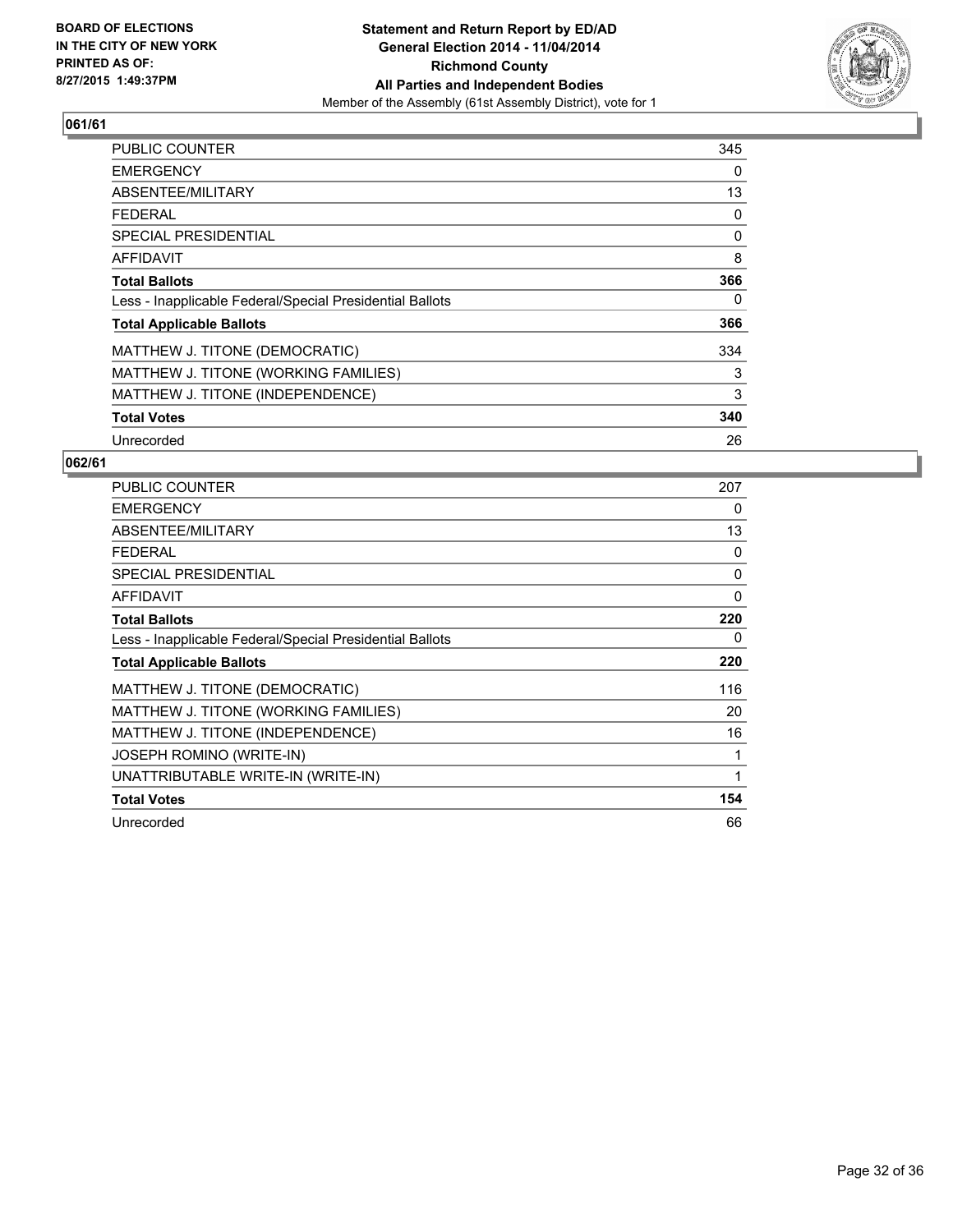

| PUBLIC COUNTER                                           | 75 |
|----------------------------------------------------------|----|
| <b>EMERGENCY</b>                                         | 0  |
| ABSENTEE/MILITARY                                        | 9  |
| <b>FEDERAL</b>                                           | 0  |
| <b>SPECIAL PRESIDENTIAL</b>                              | 0  |
| <b>AFFIDAVIT</b>                                         | 1  |
| <b>Total Ballots</b>                                     | 85 |
| Less - Inapplicable Federal/Special Presidential Ballots | 0  |
| <b>Total Applicable Ballots</b>                          | 85 |
| MATTHEW J. TITONE (DEMOCRATIC)                           | 40 |
| MATTHEW J. TITONE (WORKING FAMILIES)                     | 6  |
| MATTHEW J. TITONE (INDEPENDENCE)                         | 6  |
| LATRICE WALKER (WRITE-IN)                                | 2  |
| UNATTRIBUTABLE WRITE-IN (WRITE-IN)                       | 1  |
| <b>Total Votes</b>                                       | 55 |
| Unrecorded                                               | 30 |

| PUBLIC COUNTER                                           | 138 |
|----------------------------------------------------------|-----|
| <b>EMERGENCY</b>                                         | 0   |
| ABSENTEE/MILITARY                                        | 4   |
| <b>FEDERAL</b>                                           | 0   |
| <b>SPECIAL PRESIDENTIAL</b>                              | 0   |
| AFFIDAVIT                                                | 1   |
| <b>Total Ballots</b>                                     | 143 |
| Less - Inapplicable Federal/Special Presidential Ballots | 0   |
| <b>Total Applicable Ballots</b>                          | 143 |
| MATTHEW J. TITONE (DEMOCRATIC)                           | 103 |
| MATTHEW J. TITONE (WORKING FAMILIES)                     | 4   |
| MATTHEW J. TITONE (INDEPENDENCE)                         | 10  |
| JACQUELINE DOWNING (WRITE-IN)                            | 1   |
| UNATTRIBUTABLE WRITE-IN (WRITE-IN)                       | 1   |
| <b>Total Votes</b>                                       | 119 |
| Unrecorded                                               | 24  |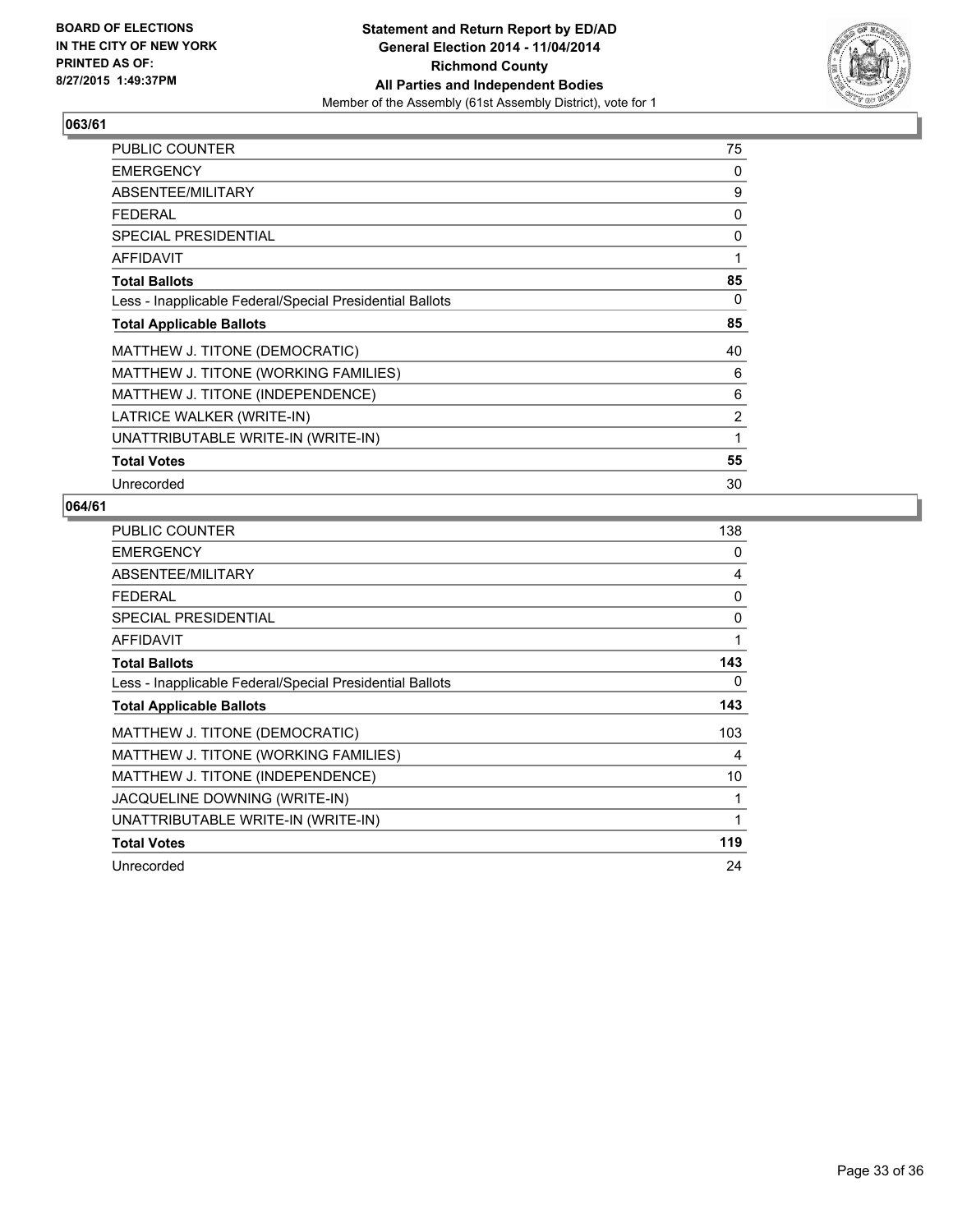

| PUBLIC COUNTER                                           | 207 |
|----------------------------------------------------------|-----|
| <b>EMERGENCY</b>                                         | 0   |
| ABSENTEE/MILITARY                                        | 5   |
| <b>FEDERAL</b>                                           | 0   |
| <b>SPECIAL PRESIDENTIAL</b>                              | 0   |
| <b>AFFIDAVIT</b>                                         | 4   |
| <b>Total Ballots</b>                                     | 216 |
| Less - Inapplicable Federal/Special Presidential Ballots | 0   |
| <b>Total Applicable Ballots</b>                          | 216 |
| MATTHEW J. TITONE (DEMOCRATIC)                           | 153 |
| MATTHEW J. TITONE (WORKING FAMILIES)                     | 12  |
| MATTHEW J. TITONE (INDEPENDENCE)                         | 16  |
| BONITA SUSSMAN (WRITE-IN)                                | 1   |
| <b>CHARLIE SHEEN (WRITE-IN)</b>                          | 1   |
| <b>JESSICA MADERO (WRITE-IN)</b>                         | 1   |
| JOSEPH TIRONE JR. (WRITE-IN)                             | 1   |
| <b>Total Votes</b>                                       | 185 |
| Unrecorded                                               | 31  |

| <b>PUBLIC COUNTER</b>                                    | 0 |
|----------------------------------------------------------|---|
| <b>EMERGENCY</b>                                         | 0 |
| ABSENTEE/MILITARY                                        | 0 |
| <b>FEDERAL</b>                                           | 0 |
| SPECIAL PRESIDENTIAL                                     | 0 |
| AFFIDAVIT                                                | 0 |
| <b>Total Ballots</b>                                     | 0 |
| Less - Inapplicable Federal/Special Presidential Ballots | 0 |
| <b>Total Applicable Ballots</b>                          | 0 |
| MATTHEW J. TITONE (DEMOCRATIC)                           | 0 |
| MATTHEW J. TITONE (WORKING FAMILIES)                     | 0 |
| MATTHEW J. TITONE (INDEPENDENCE)                         | 0 |
| <b>Total Votes</b>                                       | 0 |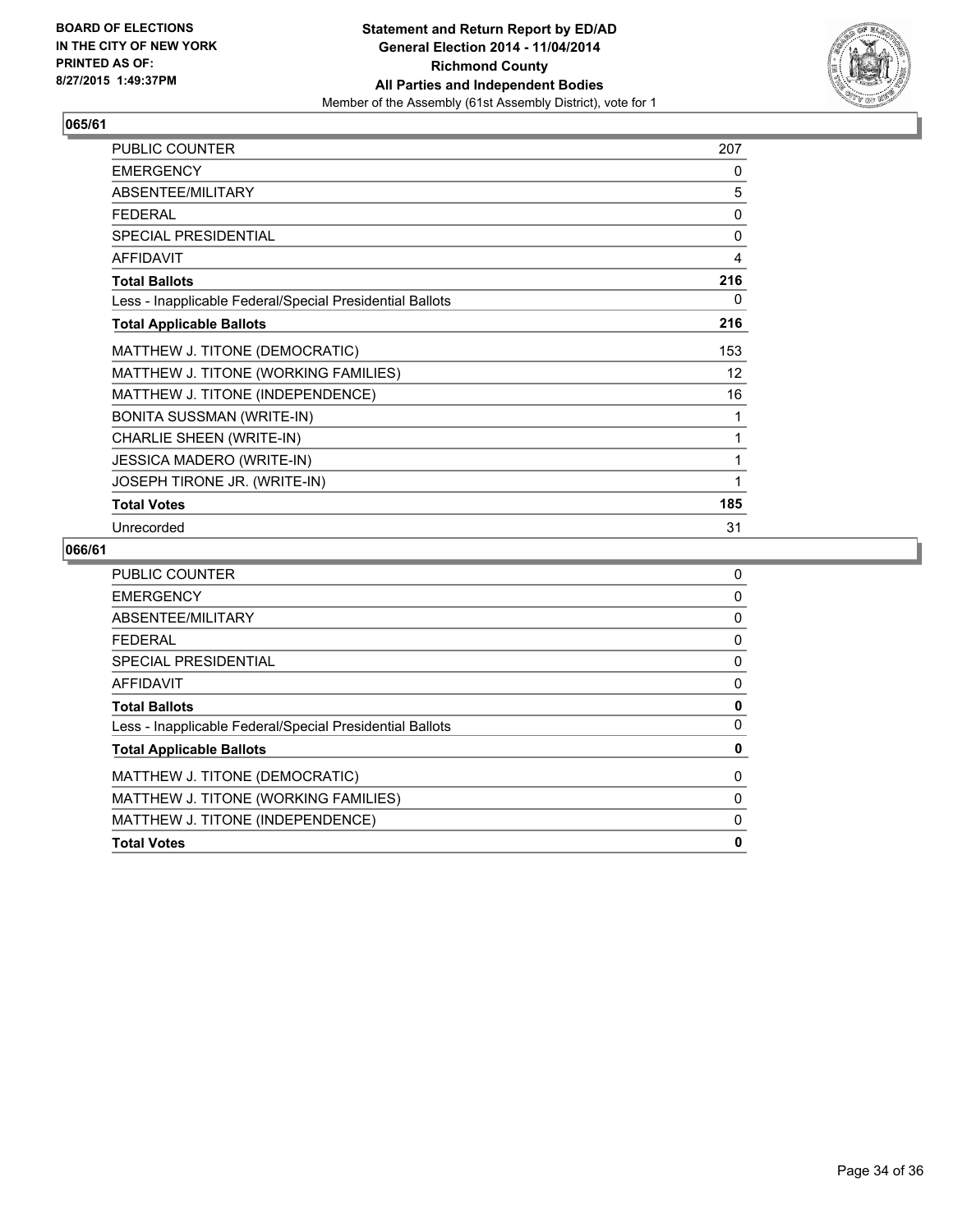

| <b>PUBLIC COUNTER</b>                                    | 0 |
|----------------------------------------------------------|---|
| <b>EMERGENCY</b>                                         | 0 |
| ABSENTEE/MILITARY                                        | 0 |
| <b>FEDERAL</b>                                           | 0 |
| <b>SPECIAL PRESIDENTIAL</b>                              | 0 |
| <b>AFFIDAVIT</b>                                         | 0 |
| <b>Total Ballots</b>                                     | 0 |
| Less - Inapplicable Federal/Special Presidential Ballots | 0 |
| <b>Total Applicable Ballots</b>                          | 0 |
| MATTHEW J. TITONE (DEMOCRATIC)                           | 0 |
| MATTHEW J. TITONE (WORKING FAMILIES)                     | 0 |
| MATTHEW J. TITONE (INDEPENDENCE)                         | 0 |
| <b>Total Votes</b>                                       | 0 |

| PUBLIC COUNTER                                           | 0 |
|----------------------------------------------------------|---|
| <b>EMERGENCY</b>                                         | 0 |
| ABSENTEE/MILITARY                                        | 0 |
| FFDFRAI                                                  | 0 |
| SPECIAL PRESIDENTIAL                                     | 0 |
| <b>AFFIDAVIT</b>                                         | 0 |
| <b>Total Ballots</b>                                     | 0 |
| Less - Inapplicable Federal/Special Presidential Ballots | 0 |
| <b>Total Applicable Ballots</b>                          | 0 |
| MATTHEW J. TITONE (DEMOCRATIC)                           | 0 |
| MATTHEW J. TITONE (WORKING FAMILIES)                     | 0 |
| MATTHEW J. TITONE (INDEPENDENCE)                         | 0 |
| <b>Total Votes</b>                                       | 0 |